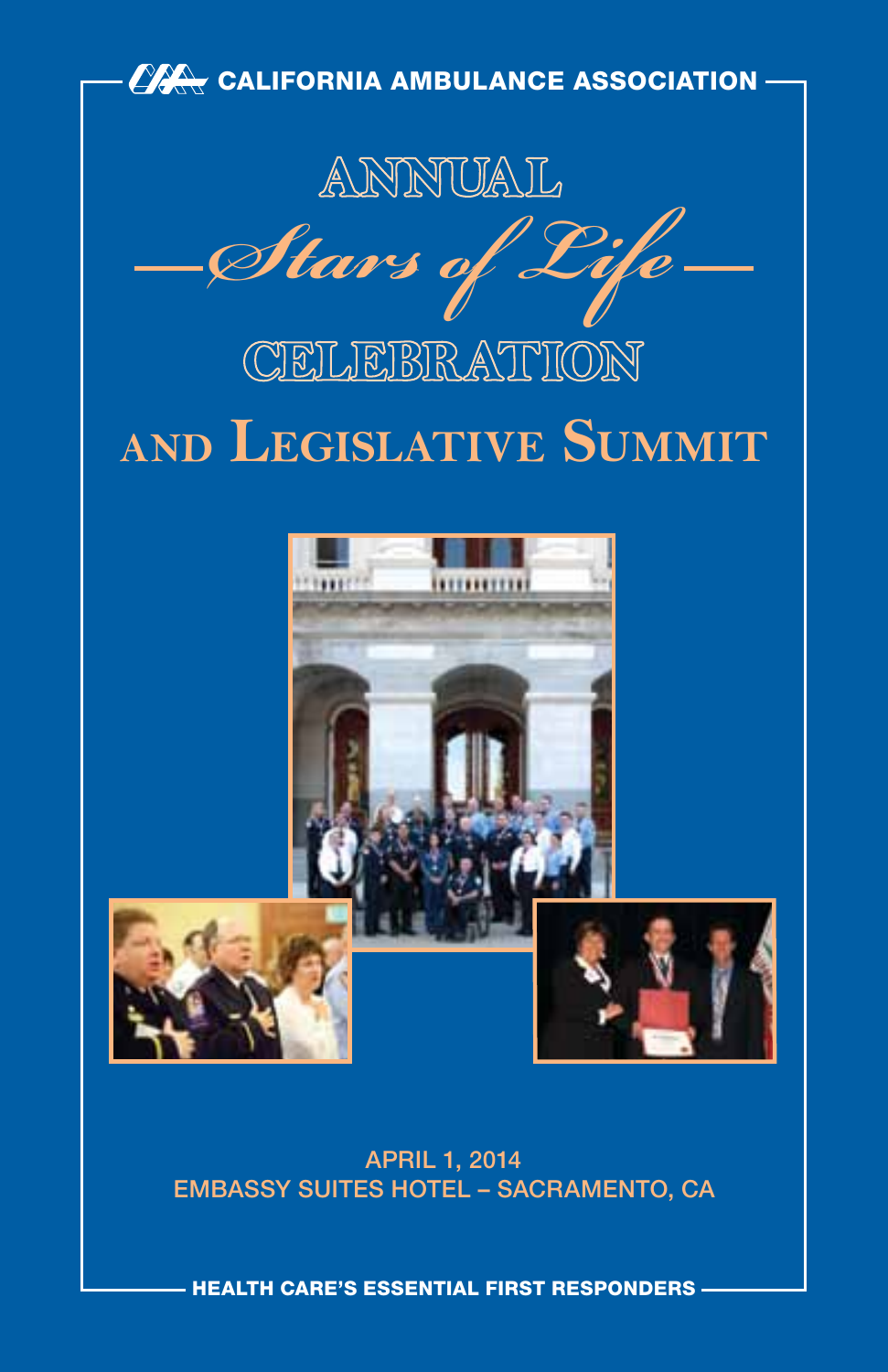*Stars of* 



Helen Pierson Chair, Board of Directors California Ambulance **Accoriation** 

**COMPONTIFY COMPONENT CONTRACTE:**<br>
Stars of Life. Your<br>
actions, whether from ongratulations to all of our 2014 Stars of Life. Your a single heroic incident or a career-long performance record, demonstrate that you have shown the spirit and commitment that it takes to be the best of the best.

Too often the work of our paramedics, EMTs, emergency medical dispatchers, and other key support personnel goes without notice. Neither the public nor the media get the opportunity to see the contribution each of you makes to ensure that highly specialized pre-hospital medical care is delivered day in and day out to the communities you serve. The single common thread that links you all here today is that you do not do it for the money or the glory, you do it because you love it.

Today, you had the opportunity to meet with your assembly members and/or state senators. I am hopeful you found it to be a positive and informative experience. The California Ambulance Association is working hard to secure increased reimbursement for the services we provide to California's over

10 million Medi-Cal beneficiaries. We also advocate for you in the regulatory process working to ensure that proposed changes in education, training, equipment, or other areas that impact your work environment are fair, practical and necessary. Your first-hand experience as EMS professionals is a message that will resonate with our legislators.

Let us not forget our generous sponsors of this year's Stars of Life Celebration, for without their support, this event would not have been possible. Thank you *Abaris Group, American Legion Post #108 Ambulance, Beyond Lucid Technologies, Inc., Bound Tree Medical, Cindy Elbert Insurance Services, City Ambulance of Eureka, Inc., DerManouel Insurance Group, King American Ambulance, Medic Ambulance Service, Stryker Medical* and *Wittman Enterprises, LLC.* 

Lastly, we are honored to have Speaker of the Assembly, John A. Pérez and Assemblymember Freddie Rodriguez as our special guests at this event.

Tonight we celebrate you, the private ambulance industry's Stars of Life. We thank you for your commitment to your patients, co-workers, companies and communities you serve. **774** 

*Stars of Life Awards Banquet* — April 1, 2014 — **Welcome** *Helen Pierson, Chair of the Board* **Legislator of the Year** *Speaker of the Assembly, John A. Pérez* **Guest Speaker** *Assemblymember Freddie Rodriguez* **Presentation of Stars of Life Recognition Closing Remarks**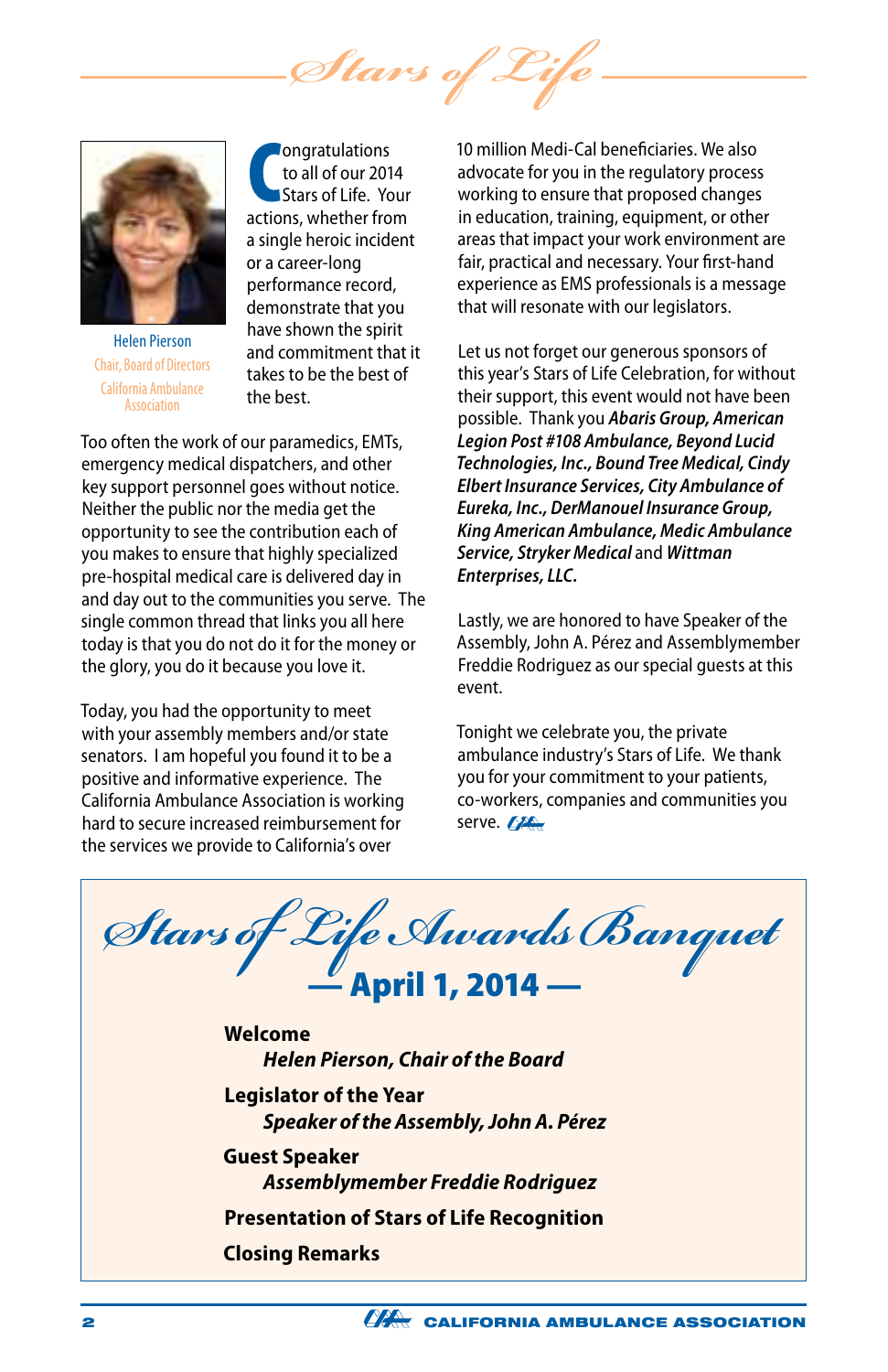*Stars of Life*

## *Thank You Sponsors!*





American Legion Ambulance





Making Precious Minutes Count...<sup>TM</sup>















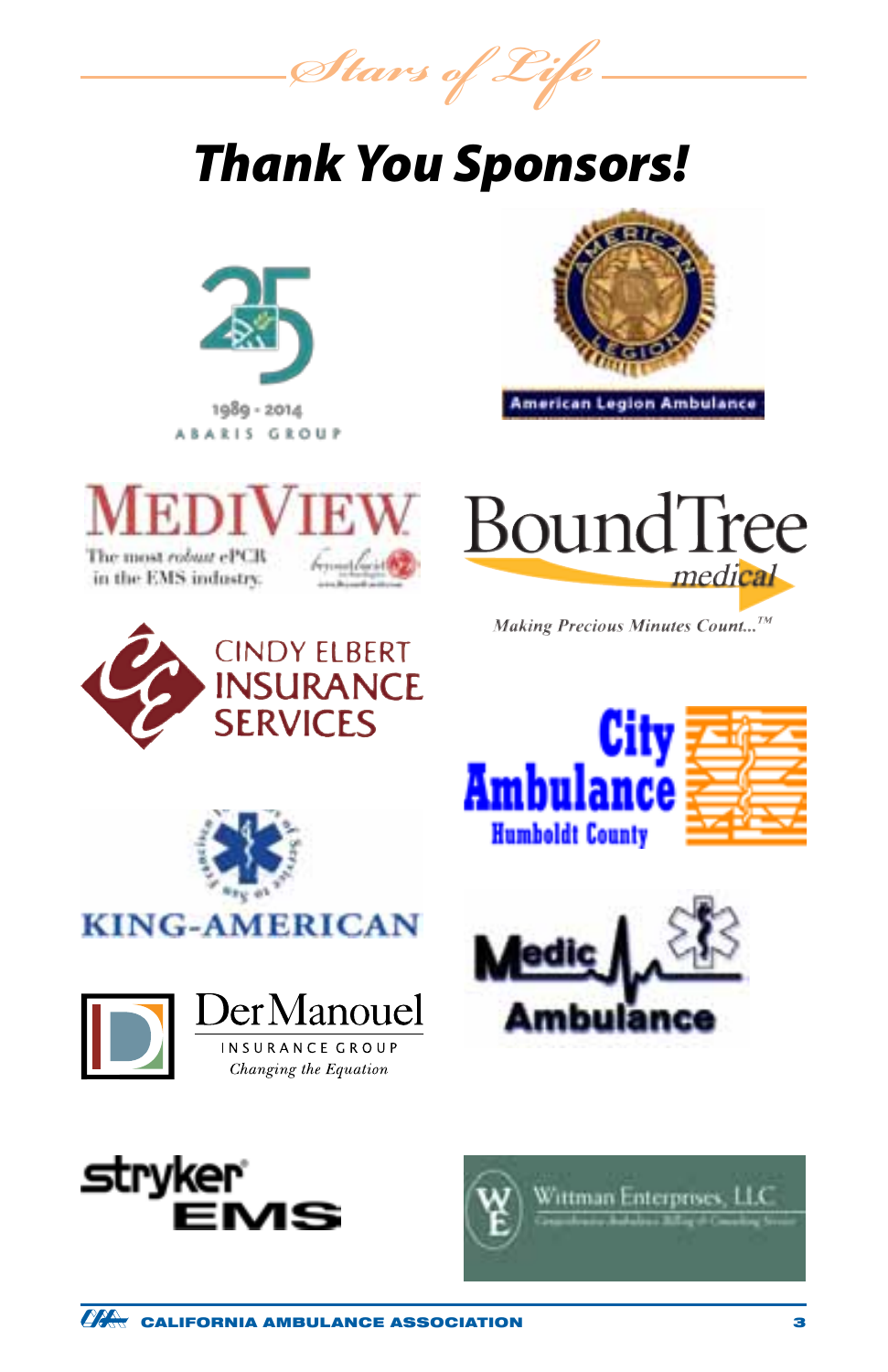*Stars of Life*

John A. Pérez *Speaker of the Assembly*



First elected to the Assembly in 2008, John A. Pérez was sworn in as the 68th Speaker of the California State Assembly in March 2010.

Speaker Pérez believes his job is to find

ways to improve the lives of Californians and strengthen the economic prosperity of our state.

In the Assembly, Speaker Pérez has focused on California's economic recovery, working on creating jobs, improving the state's business climate, increasing funding for schools, reducing costs for college, and expanding Californians' access to affordable health care.

Speaker Pérez authored the legislation that created GoBiz, the Governor's Office of Business and Economic Development, a one-stop shop to help businesses start and succeed in California. Speaker Pérez also created the landmark Middle Class Scholarship, which will effectively cut fees at the University of California and California State University by up to 40% for middle class families. And bills by Speaker Pérez established Covered California, the nation's first health care exchange created under the federal Affordable Care Act, and expanded Medi-Cal coverage to over one million low-income and uninsured Californians.

When John A. Pérez became Speaker, California faced a \$60 billion budget deficit. Under Speaker Pérez the Assembly passed balanced, on-time budgets three years in a row –the first time that has happened in 30 years. The state's structural budget deficit has been eliminated,

there is a strong reserve and California's credit rating has been raised. Speaker Pérez is now working to craft a real Rainy Day Fund that will protect the state budget from the volatility of boom and bust cycles.

John A. Pérez grew up in the working class neighborhoods of East Los Angeles. He learned the value of hard work and community service from his parents. After attending UC Berkeley, Speaker Pérez worked in the private sector labor movement prior to being elected to the Assembly, and has served on several boards and commissions helping shape public policy at the city, state and national level.

The first openly gay person to be elected to the position of Assembly Speaker in the country, Speaker Pérez has been a longtime leader in fighting for social justice and full equality. Speaker Pérez has been honored for his work helping the state's Veterans find jobs and housing and for his efforts to support child care and early childhood education.

Speaker Pérez recently concluded his term as President of the National Speakers Conference.

We are honoring Speaker Pérez this evening as he concludes his successful tenure as Speaker of the Assembly this summer. The CAA has enjoyed a successful working relationship with Speaker Pérez as he has sought to protect the health care safety net in our state and promote the EMS industry. We are particularly pleased that he appointed our own Jaison Chand of City Ambulance of Eureka to fill the CAA's seat on the EMS Commission. CAL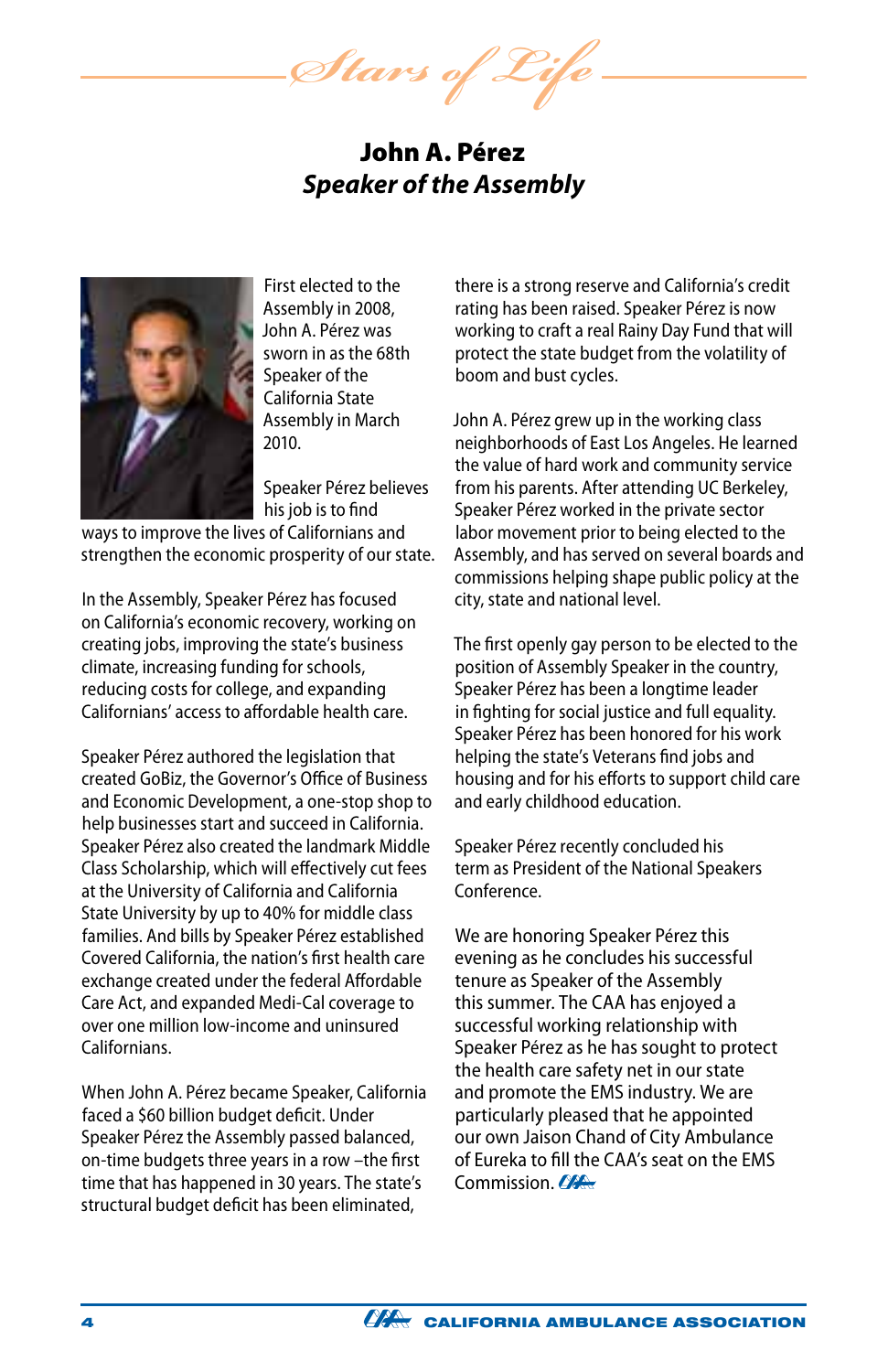*Stars of Life*

### Freddie Rodriguez *Assemblymember, 52nd Assembly District*



Born and raised in the City of Pomona, Freddie Rodriguez has dedicated his life to serving his community. He has worked as an Emergency Medical Technician (EMT) in the San Gabriel Valley

for over 29 years.

As an EMT, Freddie was awarded the California Star of Life award, for his outstanding community volunteer contributions and lifesaving rescues. In 2005, Freddie journeyed to Louisiana, Mississippi, and Texas to help the victims of Hurricanes Katrina and Rita.

Freddie was elected twice to the Pomona City Council. On the City Council, Freddie helped improve public safety, expanded Neighborhood Watch programs, created new jobs as a result

of the economic development projects he championed, and delivered balanced budgets while protecting city services during tough economic times. He led the effort to restore firefighting positions in Pomona, ensuring that each shift was fully staffed and that firefighters were properly equipped to respond to fire and emergency calls.

A leader in helping jumpstart the local economy, Freddie brought together community and business leaders to help revitalize downtown Pomona, generate new economic investment, and create new jobs.

Freddie lives in Pomona with his wife Michelle. They have four children, Desirae, Freddie Jr., Vincent, and Selena, and two grandchildren, Jayden and Jacob. Their son, Vincent, currently serves as a Deputy Sheriff for the Los Angeles County Sheriff's Department.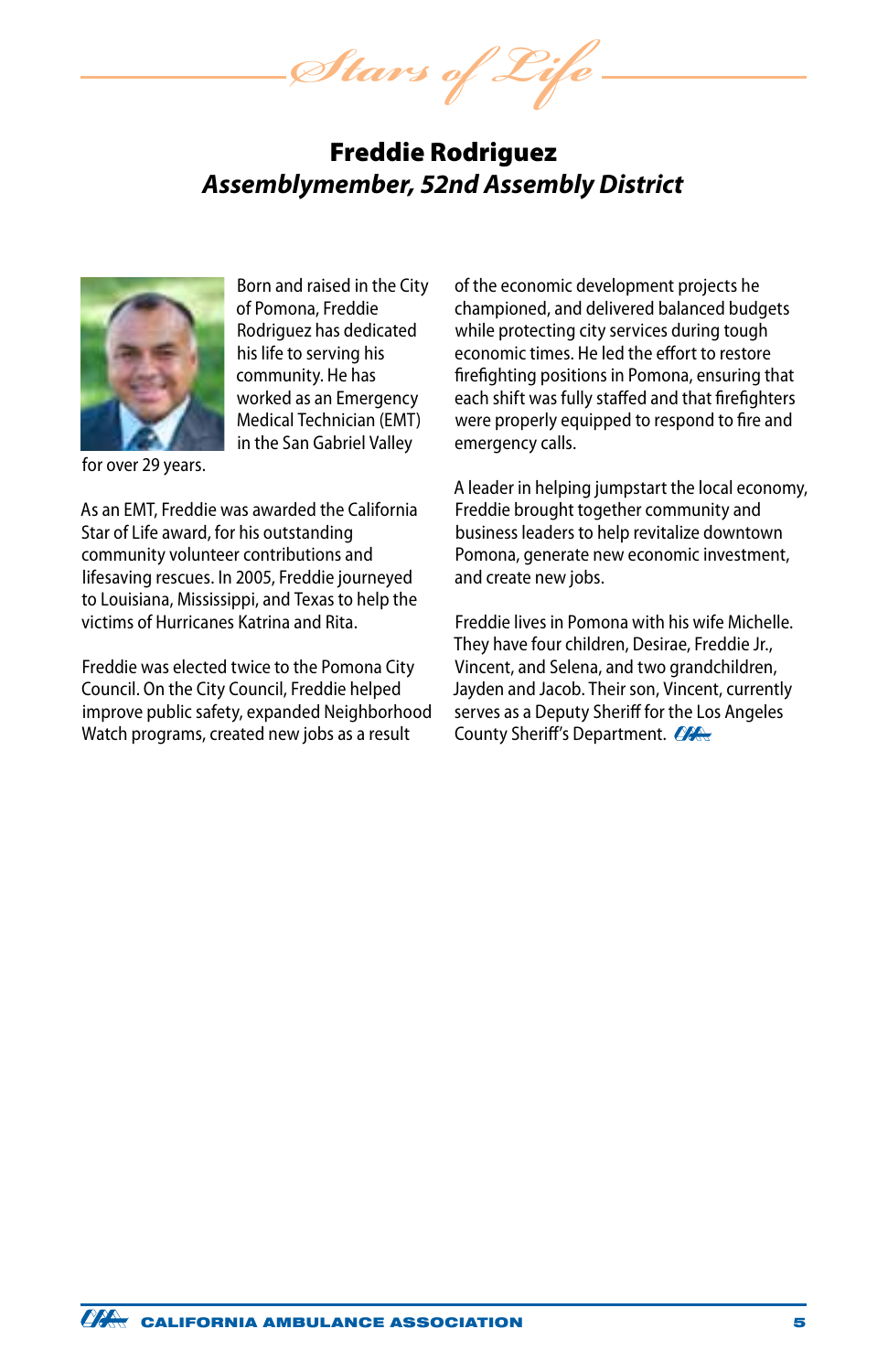*Stars of Life*



Joshua Acker *Riggs Ambulance Service, Inc. Merced*

### Joshua Acker Paramedic

For the past four years, Joshua Acker has committed himself to setting the standard in exemplary patient care, proficient clinical skills and an overwhelming enthusiasm for his profession in emergency medical services. Joshua has consistently demonstrated outstanding clinical judgment with some of the most challenging patient calls. In November of this year, Joshua attended to a critical chest pain patient who was involved in a minor motor vehicle accident. Joshua immediately initiated transport to the nearest chest pain center approximately 40 minutes away. While en-route, the patient went into cardiac arrest. The patient was defibrillated multiple times resulting in a conversion to a Sinus Bradycardia rhythm. Joshua externally paced the patient, managed the patient's airway and supported ROSC for an additional 20 minutes en-route to the receiving facility. Upon arrival, the patient was taken directly to the Cardiac Cath Lab where the patient was treated for multiple occlusions to their coronary arteries. This patient was released from the hospital four days later. Joshua's calm clinical excellence in this call and many others as a Paramedic has contributed to his recognition as a Star at Riggs Ambulance Service.





Hank Blair *Hall Ambulance Service, Inc. Bakersfield*

### Hank Blair

### Mechanic

Hank Blair is a Lead Vehicle Service Technician with Hall Commercial Vehicle Service. He started his career at Hall Ambulance in 2002, as a young, inexperienced man looking to start a career with a stable employer. Hank started at the bottom, sweeping floors and running errands. After 12 years on the job, he has succeeded in becoming a vital part of the Hall Ambulance team helping maintain a fleet of more than 100 emergency response and support vehicles. Along with his daily vehicle repair assignments, Hank is also a certified Ferno Washington Repair Technician and oversees repair and refurbishment of gurneys, a task that previously required broken gurneys to be shipped to a repair facility. Over his 12 years of employment, Hank has distinguished himself by taking on any assignment, anytime, day or night in support of the overall mission of Hall Ambulance. Hank has been an active supporter of youth sports in our community. Hank Blair was nominated for a Star of Life in recognition of his 12 years of dedicated service to Hall Ambulance. His 12 years include perfect attendance.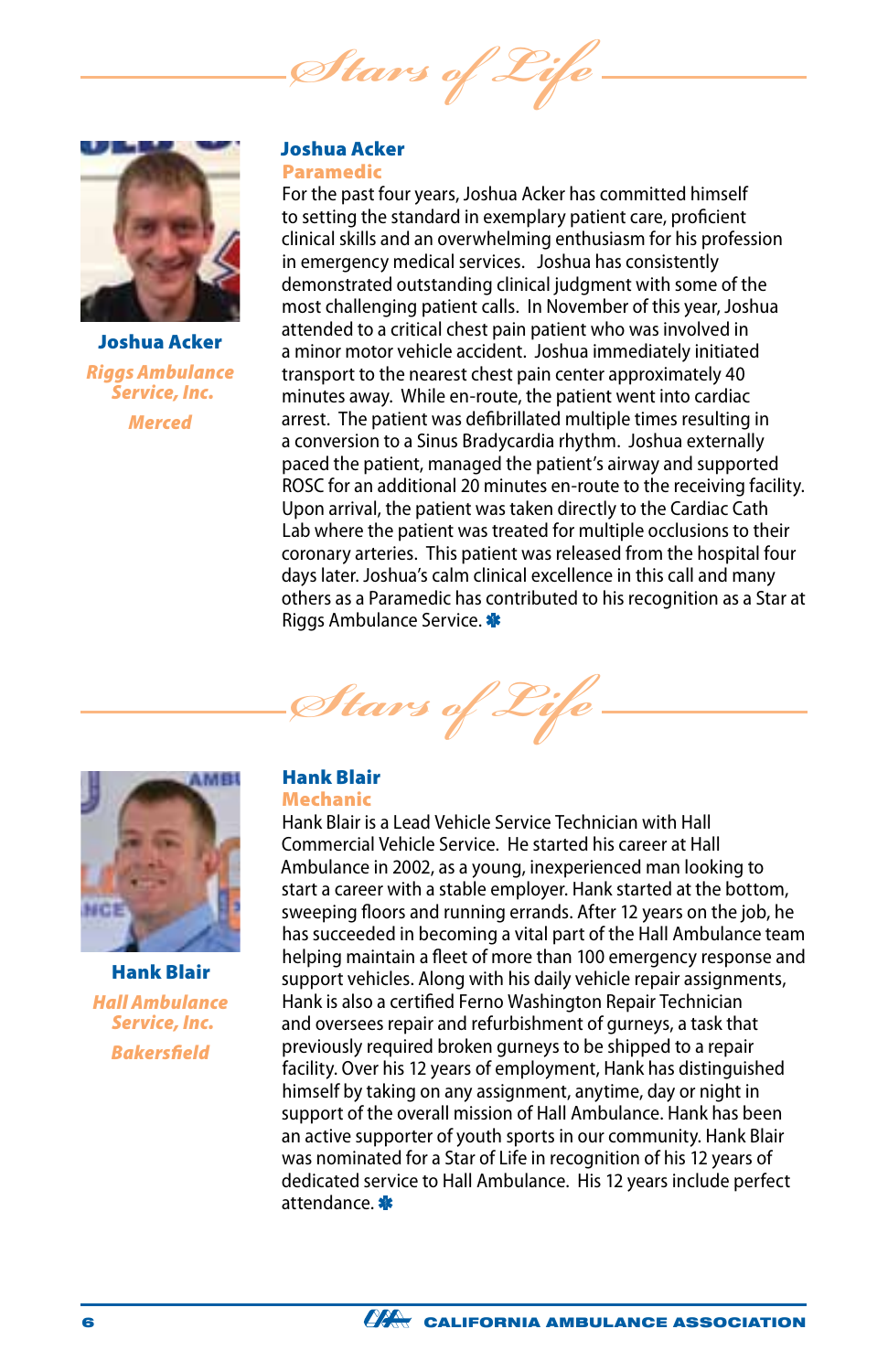*Stars of Life*



Gene Bounds *San Luis Ambulance Service San Luis Obispo*

### Gene Bounds Fleet Manager

Gene Bounds, San Luis Ambulance's Fleet Manager, was recently awarded Employee of the Year for 2013. It was 9 years ago that Gene began working for the company as a mechanic. In this time, he has displayed an incredible work ethic and ability to fix anything. His hard work, knowledge and dedication resulted in him being promoted to the difficult task of managing our fleet of 28 ambulances and support vehicles. He is well known for his long hours in the shop and being available at a moment's notice to take care of any issues that come his way with the minimum amount of interruption to the operators.

Gene is truly one of the unsung heroes of the company. He works quietly and efficiently to keep our vehicles in the best condition possible. He truly deserves recognition for his dedication to the safety of our staff and patients. \*





Jeremy Capps *Hall Ambulance Service, Inc. Bakersfield*

#### Jeremy Capps EMT

Jeremy is an EMT, employed by Hall Ambulance since April 2011. Jeremy and his partner are assigned to the Hall Ambulance station in Tehachapi, California. On the evening of August 15, 2013, they were dispatched to a restaurant in Tehachapi for a man not breathing. They arrived to find an unresponsive male on the floor with CPR started by a family member. A BLS airway was secured, defibrillations delivered, an intraosseous infusion established and advanced life support medications administered. By the time the crew arrived at the hospital the patient had regained pulses. The patient was later transferred to a cardiac unit in Bakersfield and a few days later discharged home to family. Jeremy was nominated for the Star of Life for his continued efforts to provide outstanding advanced life support care to the residents of Kern County.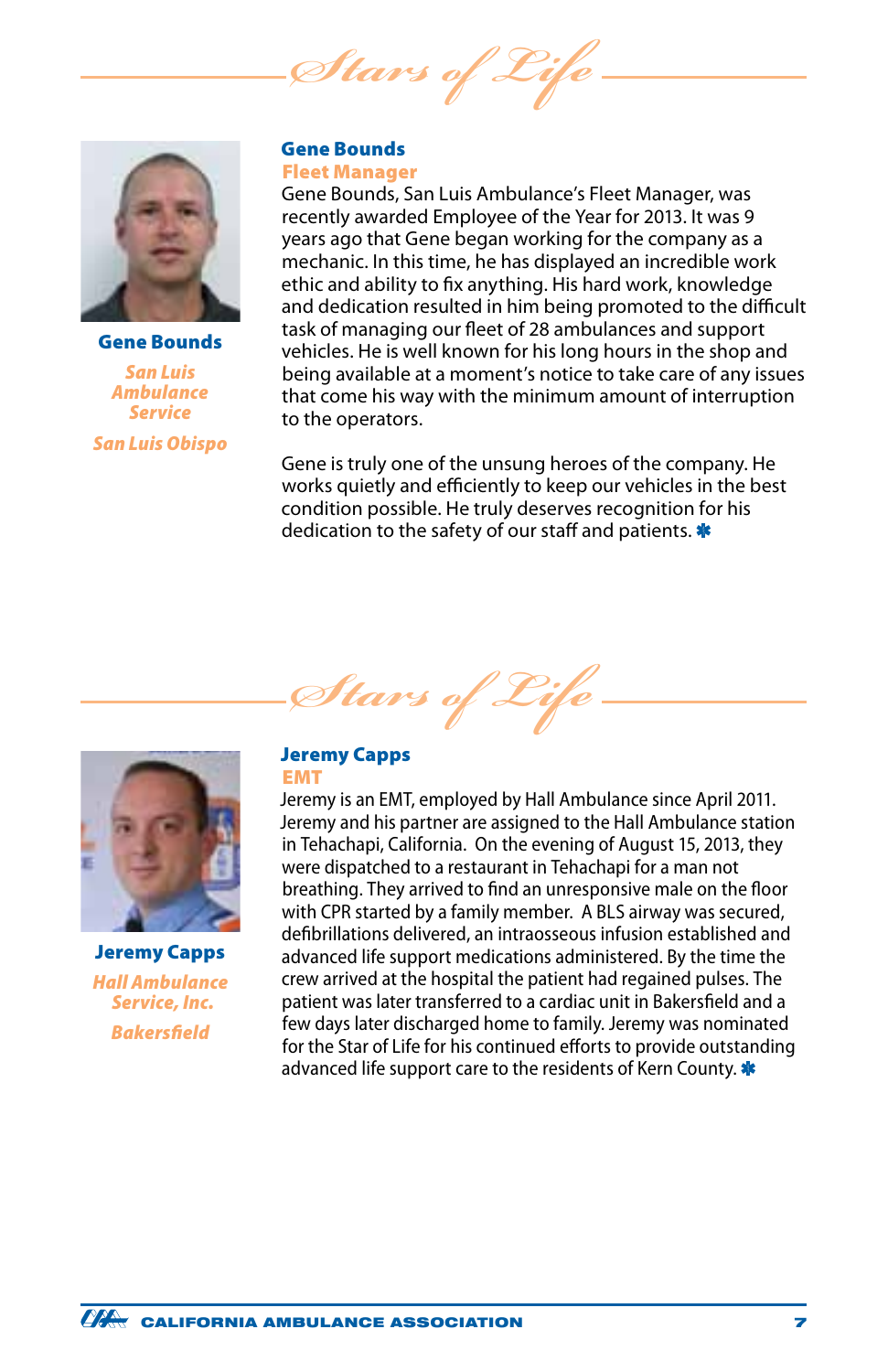*Stars of Life*



Miguel DeSouza *Hall Ambulance Service, Inc. Bakersfield*

### Miguel DeSouza EMT

EMT Miguel DeSouza, came to Hall Ambulance in February 2013. He is currently assigned to the Lamont station.

On November 22, 2013, Miguel and his partner responded to a residence in Lamont for a woman in labor. They arrived just in time to assist mom in delivering her baby. The crew then loaded mom and baby and transported them to the hospital in Bakersfield. As they cleared the hospital and started the 30-minute trip back to Lamont, they were dispatched to another residence for a woman in labor. The crew again assisted another mom with delivering her baby. Mom and baby were loaded and transported to the hospital. Miguel was nominated for the Star of Life in recognition of his efforts to help bring two new lives into the world.



Kim Drennan *Hall Ambulance Service, Inc. Bakersfield*

# *Stars of Life*

### Kim Drennan EMD

Kim is a lead emergency medical dispatcher assigned to the Communications Division at Hall Ambulance. Kim started her career in EMS in May 2004. She has obtained certification from the National Academies of Emergency Medical Dispatch as an Advanced Emergency Medical Dispatcher. She is also certified by the County of Kern as an Emergency Medical Dispatcher. The Hall Ambulance Communications Division operates one of only two Accredited Center for Excellence (ACE) recognized facilities in Kern County. It is the only private ACE facility in the county. Each year the center processes over 80,000 requests for transports from Hall Ambulance and other ambulance companies that purchase dispatch services from Hall. The dispatchers monitor and dispatch as many as 50 ambulances at a time. As the lead dispatcher, Kim is responsible for overseeing the daily operations of the Communications Center during her shift. She must monitor other dispatchers to make sure they maintain their performance to the standards consistent with ACE accreditation. She oversees mass casualty incidents and assists with routing of crews to hospitals. She processes calls and provides pre-arrival instructions to callers as needed. She assists with operational performance reports. In 2012, she had a 100% EMD Quality Assurance rating and received the Kern County EMS Dispatcher of the Year. Kim was nominated for a Star of Life in recognition of her continued outstanding performance, which helped Hall Ambulance gain ACE accreditation. 业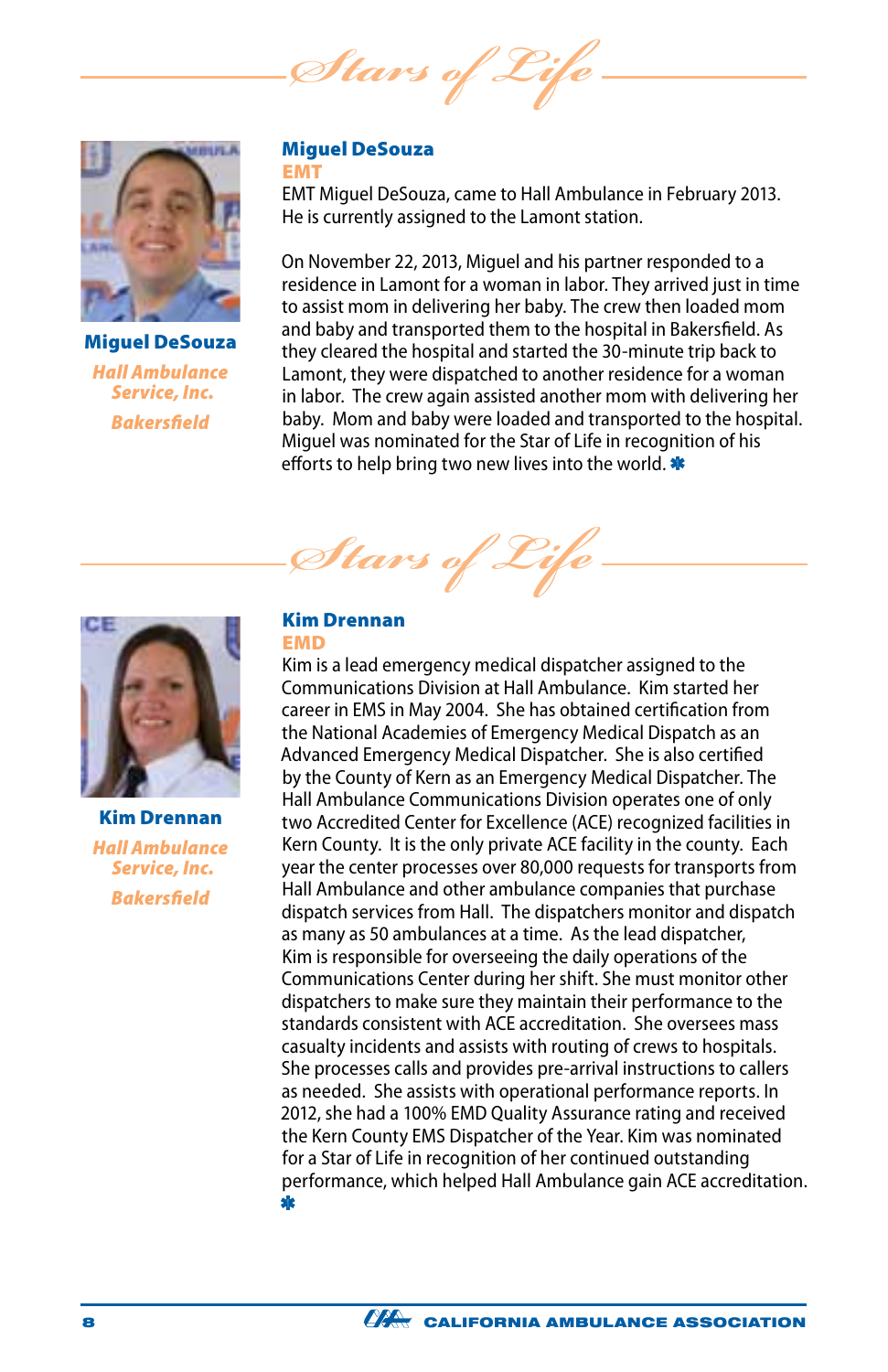Stars of 2



Andrew Fink *Medic Ambulance Service, Inc. Solano*

#### Andrew Fink EMT

Andrew Fink was raised in Vacaville and lives there today. At the age of 16, he became an explorer with the Fairfield Fire Department. This aided in his path and career choice. Shortly after high school, he received his EMT and Firefighter 1 certificates. He has worked in both Contra Costa and Solano Counties as an EMT over the last 3 years. This year he started his position as a reserve firefighter with the city of Fairfield and started paramedic school. When he's not at work he enjoys working out, jet skiing, and spending time with his friends and family.

Andrew and his partner are being recognized for their rapid and immediate care of 31 year old male who went into cardiac arrest while playing golf. Andrew and his partner arrived on scene as BLS first responders, immediately started CPR, applied the AED and delivered early defibrillation. The patient regained pulses, and Andrew and his partner maintained care until the responding ALS ambulance and engine arrived. Their excellent care led to this patient's positive outcome. 业



Rebecca Foster *Paramedics Plus San Leandro*

### Rebecca Foster

### Advanced Paramedic

Stars of 2

Rebecca Foster has served in EMS for almost 17 years. Since becoming a Paramedic in 2001, she has worked as a Field Paramedic, Field Supervisor, FTO and EMS Instructor. She currently works as an Advanced Field Paramedic and Paramedic Preceptor. She enjoys her job and working with the interns and when she's not at work she enjoys spending time outdoors with her husband who is also a paramedic and their two young sons.

On June 16, 2013, Father's Day, Rebecca and EMT, Nichole Spencer, were waved over near the Oakland Estuary where they saw a four-door vehicle quickly sinking. Rebecca jumped out of the ambulance and entered the water along with three civilians. Together they broke the vehicles glass and pulled out a father, mother and their two children. From the shore, Nicole stood waist-deep in water, managing the crowd and keeping her eye on her partner while coordinating for emergency back-up. Rebecca struggled to rescue the last of the family membersthe father. He could not swim and grew panicky as she pulled him toward the shore. Rebecca, Nicole and the three civilian rescuers got everyone to shore as additional emergency units arrived. This crew wanted to thank the heroic civilian rescuers, Erik Shorken, Andrew Goodwin and Tracey McCormich for their assistance in the rescue. This dramatic rescue was recognized during 2013 California EMS Agency Awards Ceremony.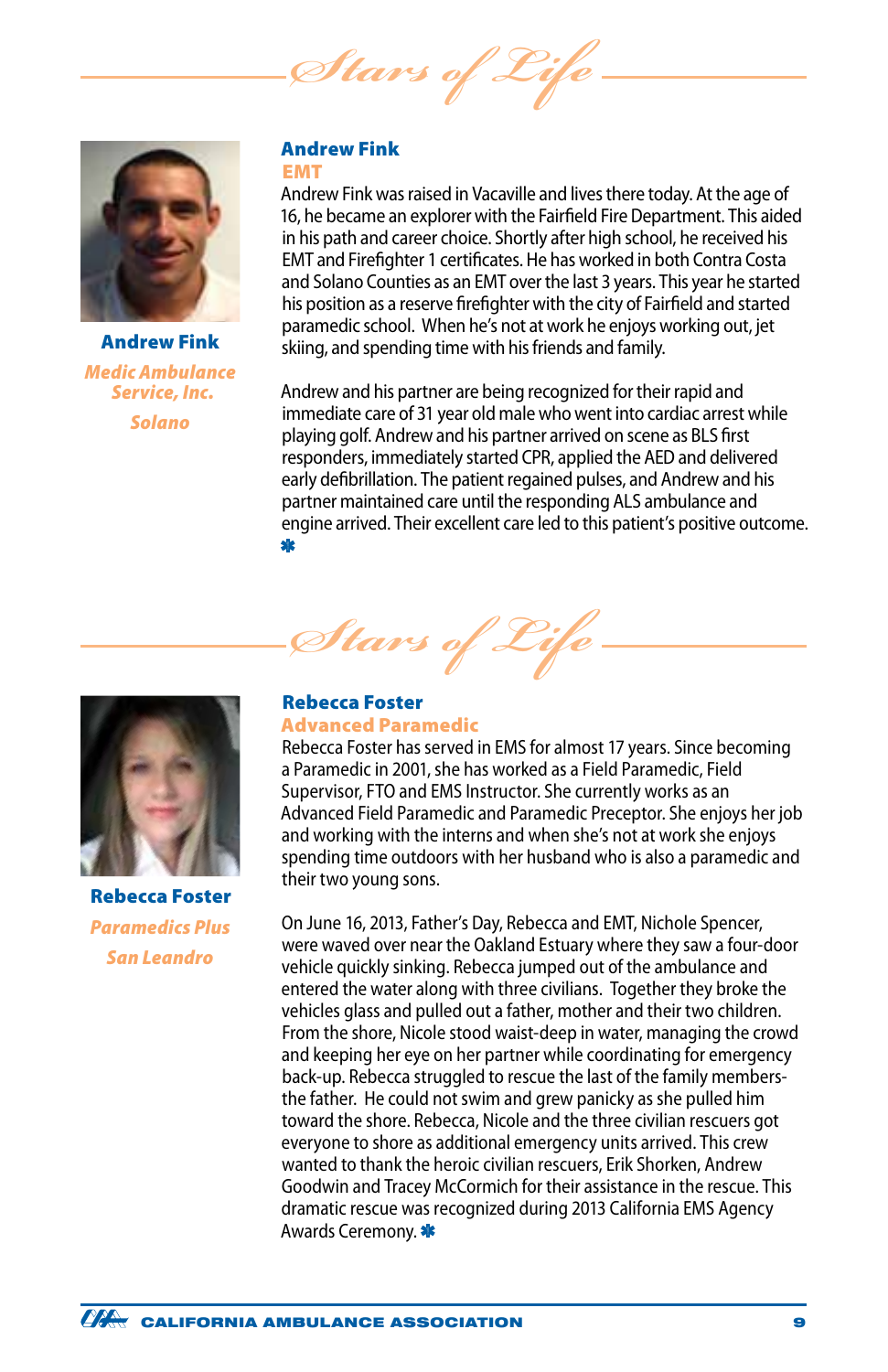*Stars of* 



### Benjamin Gammon

*Medic Ambulance Service, Inc. Solano*

### Benjamin Gammon Paramedic Supervisor

Ben was born and raised in Solano County and has always wanted to work in the county he grew up in. He started working for Medic Ambulance over 6 years ago as an EMT. From the first day back in 2008 Ben fell in love with EMS. Within a few months he started attending EMSTI Paramedic School in Sacramento and worked his way up from EMT to Paramedic within 3 years. Ben became a Field Training Officer (FTO) and helped train new employees. As an EMT Ben was recognized as the 2010 EMT of the Year and honored as a Star of Life. After becoming a Paramedic, Ben truly enjoyed everything about it. He always wanted to challenge himself and get better in any way possible. When the opportunity arose for Ben to become a Supervisor he went for it. Ben is being honored for his rapid an excellent care of 1 year old drowning victim in Vallejo. Ben and his team delivered CPR, IV cardiac medications and rapid care to the 1 year old. Due to their heroic care the 1 year old is alive and well and will enjoy a happy and healthy life. Benjamin resides in Vacaville California where he and his wife are raising their three beautiful girls, Megan, Lauren and Audrey and of course their dog (also a girl) Luna. Benjamin enjoys spending his time off with his family outdoors such as, boating, Camping, hiking, or Disneyland. \*

*Stars of Life*



### Kevin Gilley *Medic Ambulance Service, Inc. Sacramento*

### Kevin Gilley Paramedic

Paramedic, Kevin Gilley has been employed with Medic Ambulance Service, Inc. for 3 years. He served as an EMT for a year prior to becoming a paramedic. Kevin has been a great team player and is always willing to help when asked. He served as a Field Training Officer and was a key team member in the deployment of Medic Ambulance Service's Winters operating area. Kevin is being honored as the 2014 Paramedic of the Year, Sacramento Division. \*

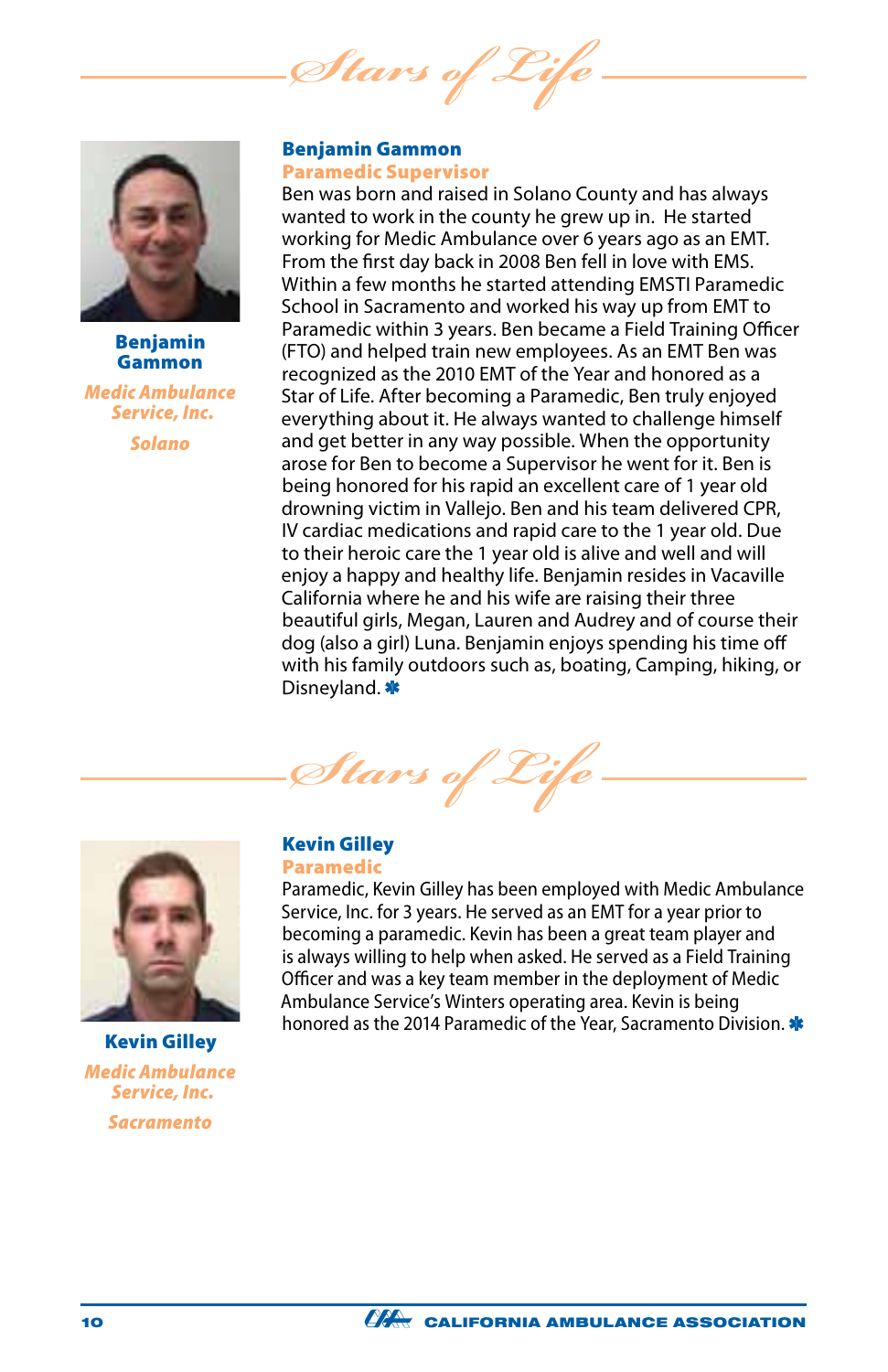*Stars of Life*



John Guthrie *Sierra Ambulance Service, Inc. Oakhurst*

### John Guthrie Paramedic

John Guthrie is our longest serving paramedic, having worked for Sierra Ambulance for 28 years. He started as an EMT back when Sierra Ambulance was an all volunteer organization. He became a paramedic in 1988 and has served as an EMT, a paramedic, and a field supervisor. Like all EMS caregivers, he makes a difference daily in the lives he touches.

What makes John stand out is his 28 years of consistent professionalism - day or night, rain or shine; whether the patient is clean or not so clean. John treats all of his patients with respect, dignity and compassion, even when it is hard. He IS the consummate professional and he does the right thing, day by day every day.

John is an expert in his field. He is respected by his peers, by his patients, by the medical community and the community at large. There is no one in our organization more deserving of this recognition than John Guthrie.



Darryl Harris *McCormick Ambulance Monterey Park*

## Darryl Harris

*Stars of Life*

### EMT

In 2013, EMT Darryl Harris, Jr. and his partner were dispatched to a pre-school for a 4 year old child with chest pain. They were first on scene and found faculty performing CPR on the boy in the parking lot. They immediately interrupted the CPR, checked pulses and confirmed the child was apneic and pulseless. They took over CPR and applied the AED to the child. The AED advised to shock the patient. They administered the shock and achieved a return of spontaneous circulation. They confirmed pulses and continued to assist with ventilation until the fire department paramedics arrived. After giving a brief rundown, they went with a Sheriff escort to Torrance Memorial where the hospital took over care of the child. The child was transferred to Children's Hospital Los Angeles and the physician informed McCormick Ambulance that without the efforts of Darryl and his partner, he surely would not have survived the arrhythmia.

Darryl Harris, Jr. is a Los Angeles native. At the age of 25, he enrolled in the Pasadena City College EMT class. In October 2012, Darryl successfully completed the Daniel Freeman UCLA Paramedic School Preparation course. He aspires to continue his education in EMS by attending the Los Angeles County Paramedic Training Institute. Darryl is currently enrolled in the Verdugo Fire Academy. His wife, Sara Harris is a constant support for him. Darryl is a 2 ½ year veteran of McCormick Ambulance, and is a valued member of the McCormick Team. After he completes Paramedic School, he looks forward to serving the community as a McCormick Paramedic, while he pursues his career in the fire service.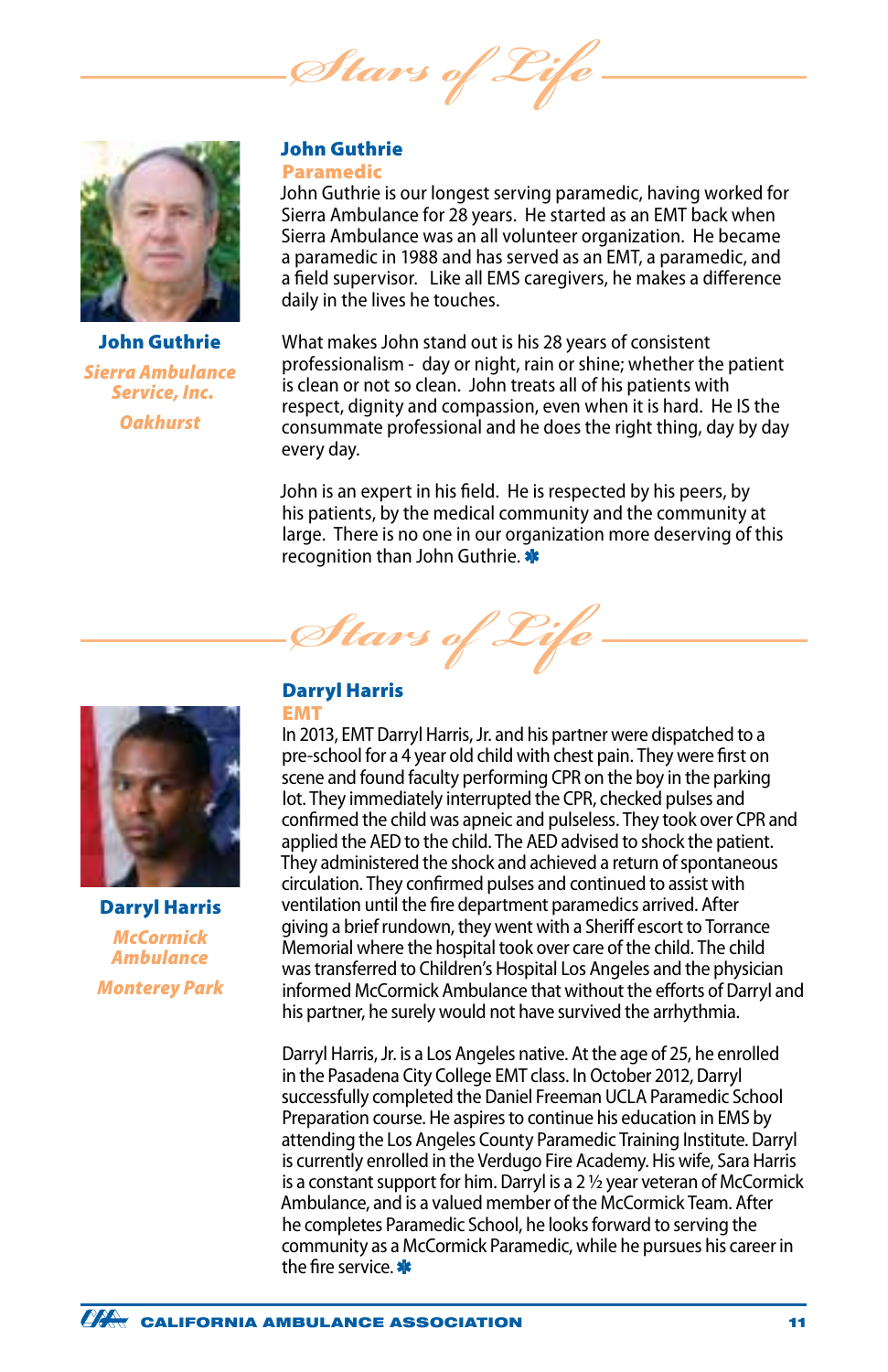Stars of  $\epsilon$ 



Cliff Henderson *Medic Ambulance Service, Inc. Solano*

### Cliff Henderson Paramedic

Cliff is a model of a home grown, made in Solano County success story. Cliff was born and raised in Benicia, which he still calls home. EMS has always caught Cliff's interest. He went to EMT school at Solano College, and applied at Medic Ambulance, where he quickly became part of the family. Cliff put his time and effort into becoming the best EMT he could be and when it was time, he knew he was ready to take the challenge of becoming a paramedic. Cliff not only passed that challenge but led the way for others. Cliff is now finishing his sixth year at Medic. He is a Field Training Officer, county preceptor, and the Chair of Medic Ambulance's Internal Quality Improvement Committee. Cliff always takes the time to instruct, improve and create a better environment for others. Whether it is a paramedic student or a new employee, Cliff is always there to lend a helping hand. Cliff's commitment to excellence shows in everything he does. He has been selected as Medic Ambulance's 2014 Paramedic of the Year. Cliff will be rewarded by management with an all-expenses paid trip to one of the National EMS conferences of his choice in either San Diego, Las Vegas, or Denver. In Cliff's free time he loves spending time outdoors and with his son CJ.  $*$ 

*Stars of Life*



Kristen Hill *American Ambulance Fresno*

#### Kristen Hill Paramedic

Kristen Hill is Paramedic of the Year for Fresno County Operations. Kristen came to American Ambulance in 2003 to complete her paramedic internship. She recalls being fascinated by the high call volume and good system management which kept her on her feet and taught her to be resourceful. Kristen returned to the Bay Area to work but soon began to feel that the skills she developed while at American Ambulance were not being used to their full potential. In February 2004, Kristen returned to American Ambulance as a Paramedic. She was promoted to a Flight Paramedic in 2012. Kristen is a noble employee worthy of the Stars of Life recognition. She is committed to providing excellent patient care with a smile. A people person and good listener, Kristen is a hard worker. She is selfless, always putting her patients first and trying to make each transport enjoyable. Despite working in EMS for over a decade, Kristen remains intrigued by EMS and appreciates the variety it can offer.

Kristen believes in a simple philosophy of "have faith bigger than your fears," and applies it to her personal and professional life. This has aided her in navigating through the ups and downs in life and EMS. Kristen's tenacity and overwhelming desire to provide excellent patient care sets her apart as a highly regarded member of the American Ambulance family.

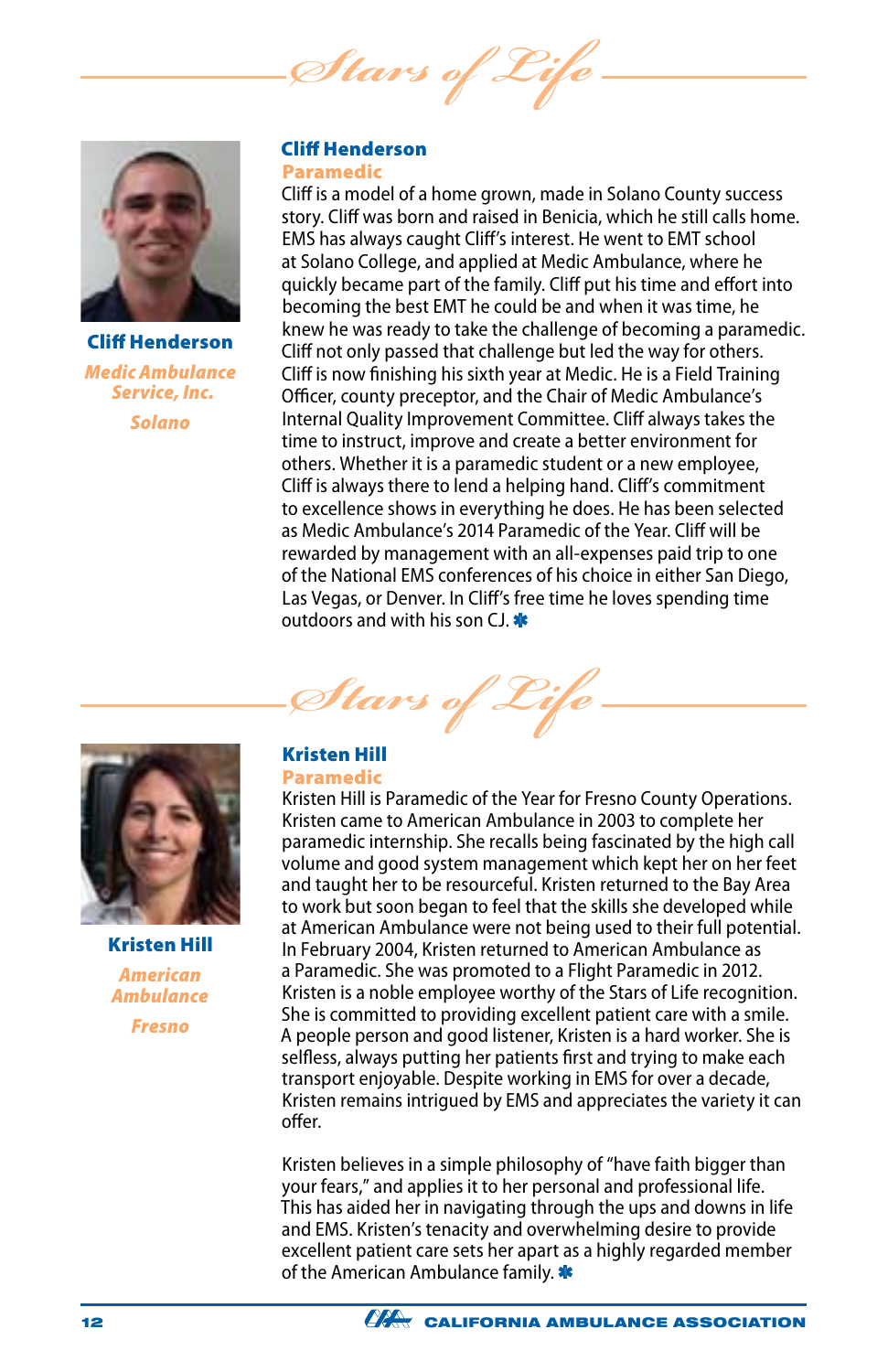Stars of



Mike Hilliard *Hall Ambulance Service, Inc. Bakersfield*

### Mike Hilliard EMT

EMT Mike Hilliard, a 20-year veteran at Hall Ambulance is partnered with paramedic Eric Petersen who came to hall in December 2012. They are assigned to the Metro Bakersfield 911 system. Mike also received a Star of Life in 2012. On January 20, 2014, Eric and Mike were dispatched to a woman choking. They arrived to find a woman sitting on the ground, cyanotic, choking and unable to speak. Basic Life Support efforts were made to clear the airway without success. The patient lost consciousness, pulses and spontaneous respirations. Chest compressions were started and an ECG was obtained showing pulseless sinus tachycardia. Eric used a laryngoscope to visualize the airway and magill forceps to remove food. They were still unable to ventilate the patient. Eric prepared an endotracheal tube for placement and again visualized the airway. He used the magill forceps to again remove food that was blocking the airway. The patient immediately started to breathe on her own and spontaneous circulation followed. During transport to the hospital the patient began to regain consciousness. The time of call to delivery at the emergency department was 24 minutes. Eric and Mike are recognized with a Star of Life for their precision teamwork that led to a saved life.

Stars of 2



J.T. Hoyle *Medic Ambulance Service, Inc. Solano*

### J.T. Hoyle Paramedic

John was born in Ft. Lauderdale, FL, and moved to Danville at the age of 8. He has been a 'California Boy' ever since. Prior to his career in EMS, John had a career as a Realtor/Mortgage Broker. He enjoyed the money and freedom of that career but always felt like he was supposed to be doing something more rewarding and meaningful. When the real estate market crashed, he decided to pursue a career that he would love. He was introduced to EMS through friends that worked at the San Ramon Valley FD. He did a ride along with them and was immediately hooked. John has been in the EMS field since 2009. He went to Fast Response School of Health Care in Berkeley to obtain his EMT training. John then worked for 2 BLS companies while going to paramedic school. He has been working as a full time paramedic with Medic Ambulance since October 2011. John says his time at Medic has given him the opportunity to sharpen his skills and gain the valuable experience that one needs to become a confident and successful paramedic. John says, "The management team along with the other crews that I encounter daily within the company are some of the best people I've ever met and I'm proud to be an employee of Medic Ambulance." John is being honored for his rapid and excellent care of a 1 year old drowning victim in Vallejo. John and his team delivered CPR, IV cardiac medications and rapid care to the 1 year old. Due to their heroic care the 1 year old is alive and well and will enjoy a happy and healthy life.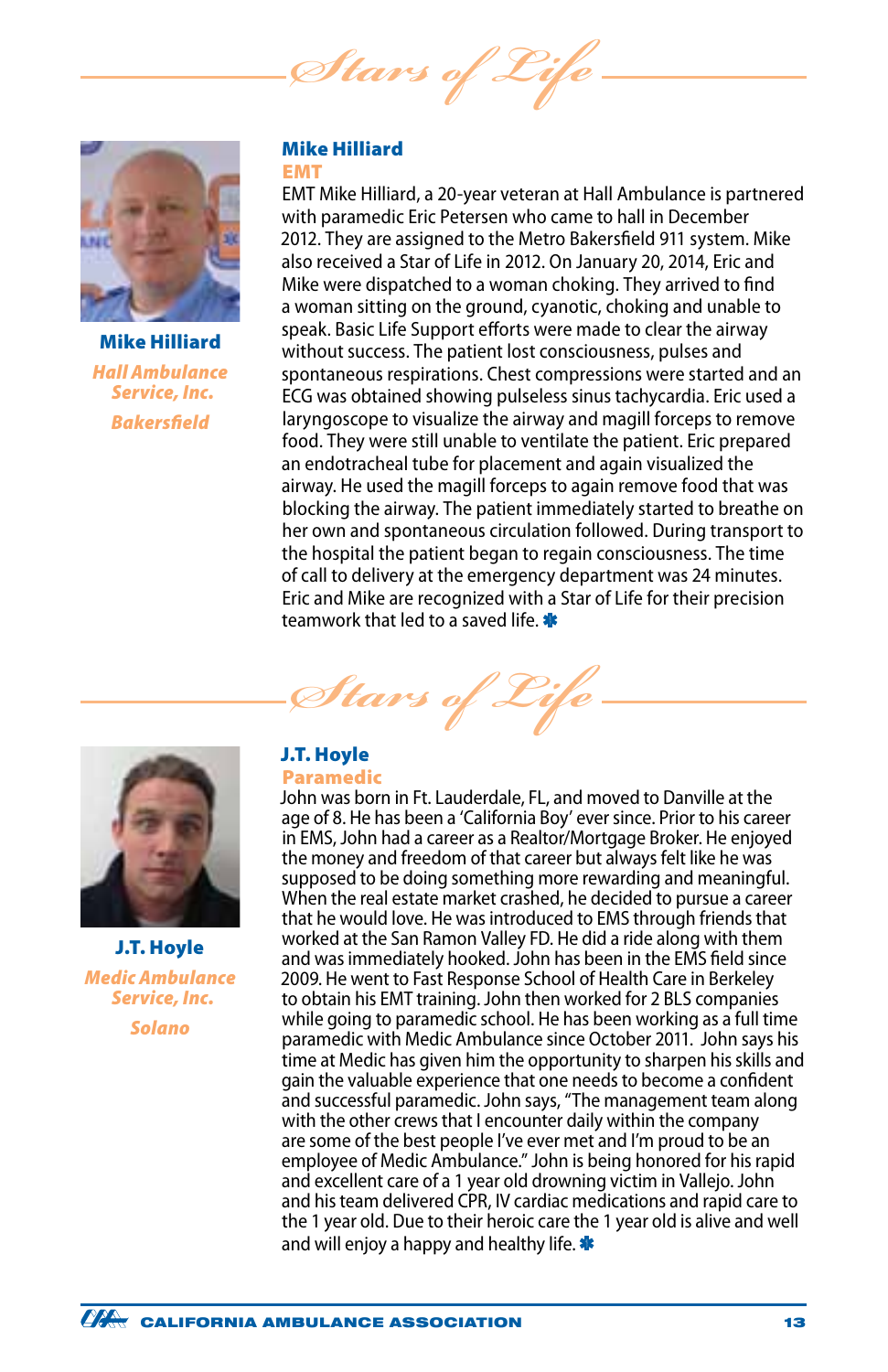*Stars of Life*



Les Hutchison *Hall Ambulance Service, Inc. Bakersfield*

### Les Hutchison CCT EMT

Les is an emergency medical technician assigned to Hall Critical Care Transport. His primary duty is the safe transport of the most critically ill customers. Les is only the second employee under Mr. Hall to reach the 40-year milestone. Les has served in many capacities over the years. He started in 1973, with a first aid card, became an EMT and later a paramedic. As he entered the twilight of his career, he decided to return to EMT status. Les has assisted with various levels of employee training over the years. He currently serves as the lead instructor for Coaching the Emergency Vehicle Operator III and the Emergency Vehicle Operations Course. Les was the first reserve sergeant to retire from the Bakersfield Police Department. He is a previous recipient of the Hall Ambulance Star of Life and the American Ambulance Association's Star of Life program. Les is awarded his California Ambulance Association Star of Life for his lifetime of dedicated service to his community and Hall Ambulance Service, Inc. \*



Foxi Keane *City Ambulance of Eureka, Inc.*

*Eureka*

### Foxi Keane Paramedic

Stars of L

Foxi Keane arrived on the scene of a traffic accident and looked over a guard rail to see a full sized U-haul truck on its passenger side 75 feet down an embankment. The driver had just reached the top of the embankment, and was uninjured; however, his wife was gravely injured and trapped in the passenger seat.

Due to the lack of space in the vehicle's crushed driver compartment and extreme angle of the vehicle, there was only room for one relatively-small-in-stature rescuer. Keane performed a rapid trauma assessment, controlled the bleeding from the right arm and placed the patient on high flow oxygen. The patient's legs were trapped by a large thick plastic milk crate and she was beginning to feel numbness. The patient's left arm was mostly severed and the patient was hypotensive.

Since there was no room for additional rescuers, first responders gave a handsaw to Keane and she cut the crate into pieces freeing the patient while continued to render care. The patient was then extricated and care was assumed by another ambulance crew waiting at the top of the embankment.  $\ast$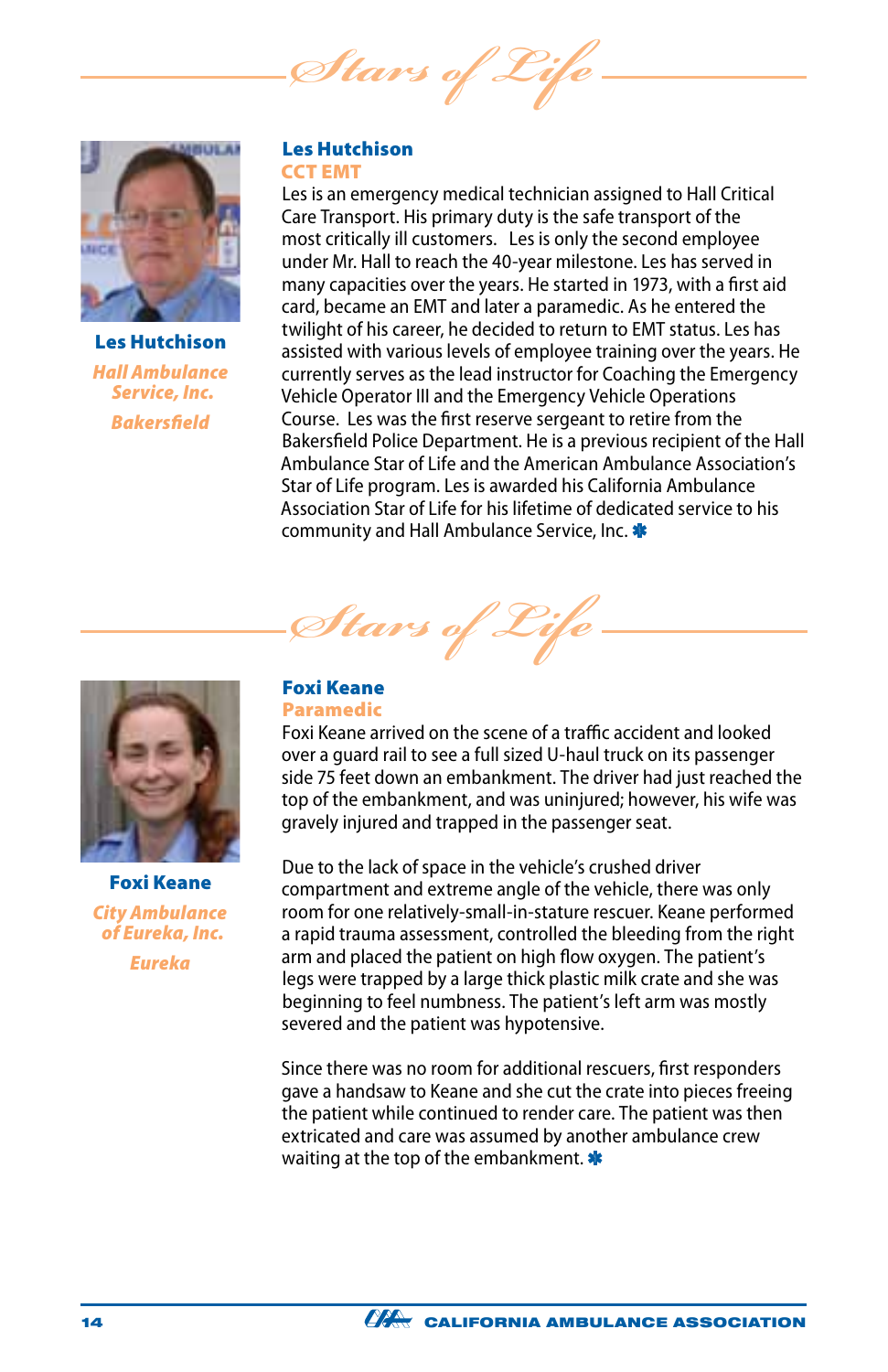*Stars* of



Nathan Kennedy *Hall Ambulance Service, Inc. Bakersfield*

### Nathan Kennedy CCT Paramedic

Nathan Kennedy is a Paramedic assigned to Hall Critical Care Transport. Nathan started his career in EMS as an Explorer in the Hall Ambulance Explorer post in 1999. In 2004, Nathan was hired as an EMT and assigned to the medical supply unit in the Operations Division. Nathan later transferred to the field as an EMT where he distinguished himself as a dedicated employee. He was selected for full sponsorship in the Bakersfield College Paramedic Training Program where he graduated at the top of his class. He was licensed as a paramedic in July 2007. Nathan became a paramedic preceptor and assisted with training new employees and new paramedics. In addition to his regular work schedule Nathan remained a vital part of the Hall Explorer Post as an advisor, logging hundreds of hours each year in support of mentoring the Explorers. In addition, Nathan remained very active in his church community. In May of 2011, Nathan joined the Hall Critical Care Transport team. Working at Hall CCT required more knowledge and expertise and therefore more training. Nathan earned certificates in Advanced Cardiac Life Support, Pediatric Advanced Life Support, Pre-hospital Trauma Life Support, Advanced Medical Life Support and the Neonatal Resuscitation Program. Nathan also completed instructor training for Advanced Cardiac Life Support and Advanced Medical Life Support. Nathan's dedication to our community, his employer and EMS are without question unmatched and for that reason he is awarded a Star of Life. This is Nathan's second Star of Life.



David Konieczny *Hall Ambulance Service, Inc. Bakersfield*

### David Konieczny

*Stars of Life*

### Assistant Manager, Ambulance Division, EMT-P

David is a paramedic and currently serves as the Assistant Operations Manager for Quality Service. David came to Hall Ambulance in March of 2007. He quickly distinguished himself as a superior performer and was promoted to Paramedic Field Supervisor the next year. In 2012, he was promoted to Assistant Operations Manager for Quality Service. His duties include overseeing Continuing Quality Improvement activities. In midspring several deficiencies were regularly being discovered on patient care records. David was responsible for reviewing the issues and preparing a training program in an effort to redirect EMT and paramedic efforts on PCRs. In the end, more than 250 EMTs and paramedics attended the training program over a 30 day period. This was one of the biggest training programs ever undertaken at Hall Ambulance and David's dedication to identifying the opportunities for improvement and creating a detailed training plan led to a better process and a higher level of accountability and has earned him a Star of Life.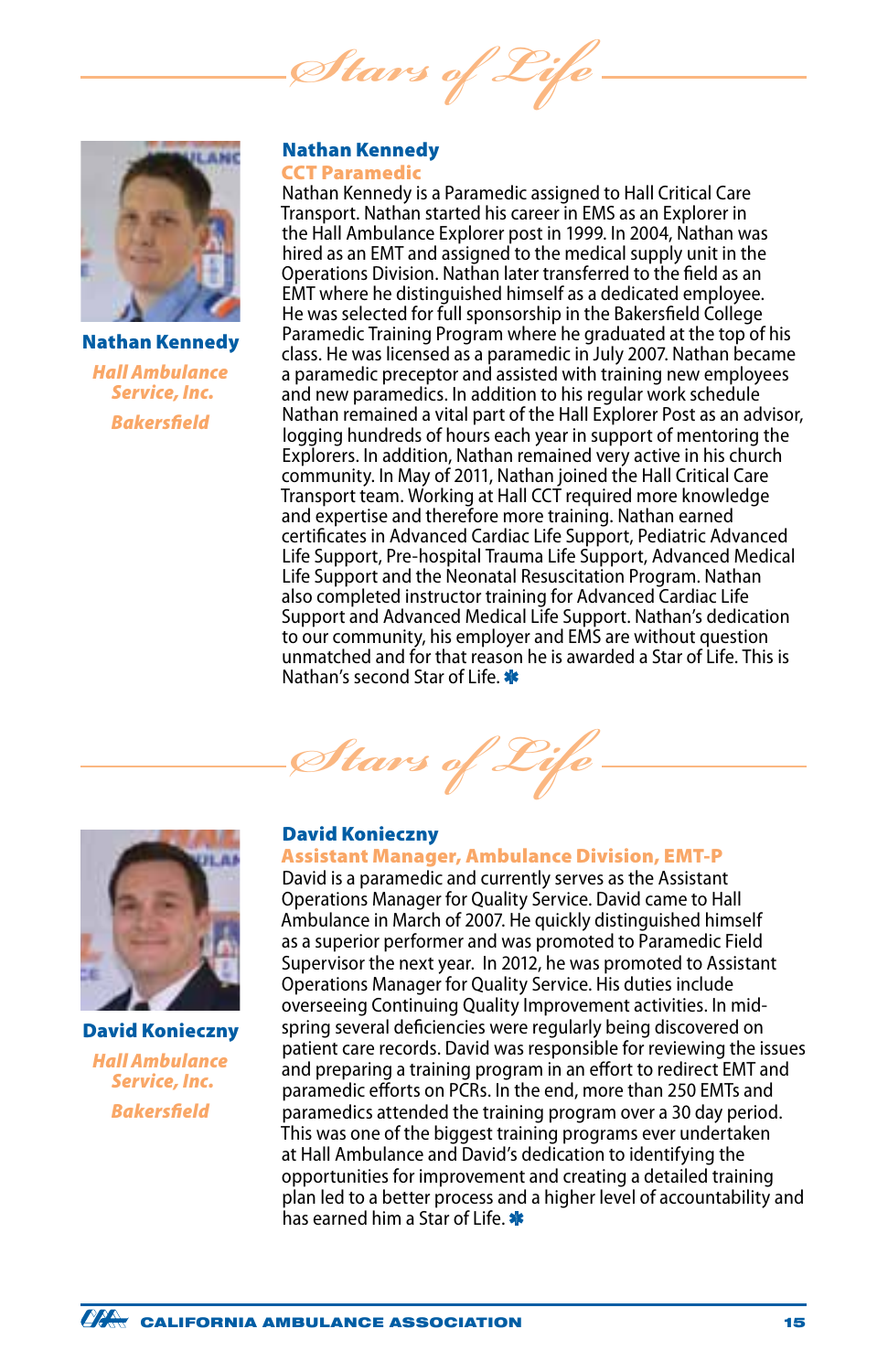Stars of  $e$ 



Markus Lincoln *Medic Ambulance Service, Inc. Solano*

### Markus Lincoln EMT

Markus has been serving in EMS for the last 11 years. He started his career right out of high school with the Vacaville Fire Protection District, aspiring to achieve a full time job in EMS. In 2005, Markus was hired at Medic Ambulance as an EMT, and still enjoys working on an ambulance and responding to the variety of calls. Markus likes the constant change in EMS and how he always has to be on his toes. Markus says, "What really makes it all worth it is actually seeing the results of a job well done!"

Markus lives with his girlfriend of 4 years, Jessie, and their dog. In his free time, Markus is always with friends either BBQ'ing, enjoying the outdoors at the lake, or taking Jeeps through the Rubicon jeep trail.

Markus is being recognized for his rapid and excellent treatment of a 31 year old pregnant female. The patient went into active labor 9 weeks premature with twins and Markus and his partner administered immediate life-saving actions, delivering the first baby in the house and the second baby inside the ambulance on their way to the hospital. Mom and her two beautiful baby girls are home and doing well today because of Markus' quick and lifesaving treatment.



Ashley Mattos *Riggs Ambulance Service, Inc. Merced*

### Ashley Mattos Medical Dispatcher

*Stars of Life*

For the last three years, Ashley Mattos, has been an Emergency Medical Dispatcher for Riggs Ambulance Service. Ashley has established herself as a calm person who confidently and consistently reassures 911 callers and instructs them with high quality pre-arrival instructions. She has emerged this year as a Star with her exemplary role in five code saves and the delivery of a baby.

In the stressful environment of emergency services, Ashley sustains a professional and positive attitude with every call, her patients and her coworkers. Her dedication and commitment to the Communications Center at Riggs contributes to the extraordinary services she provides to the communities of Merced County.

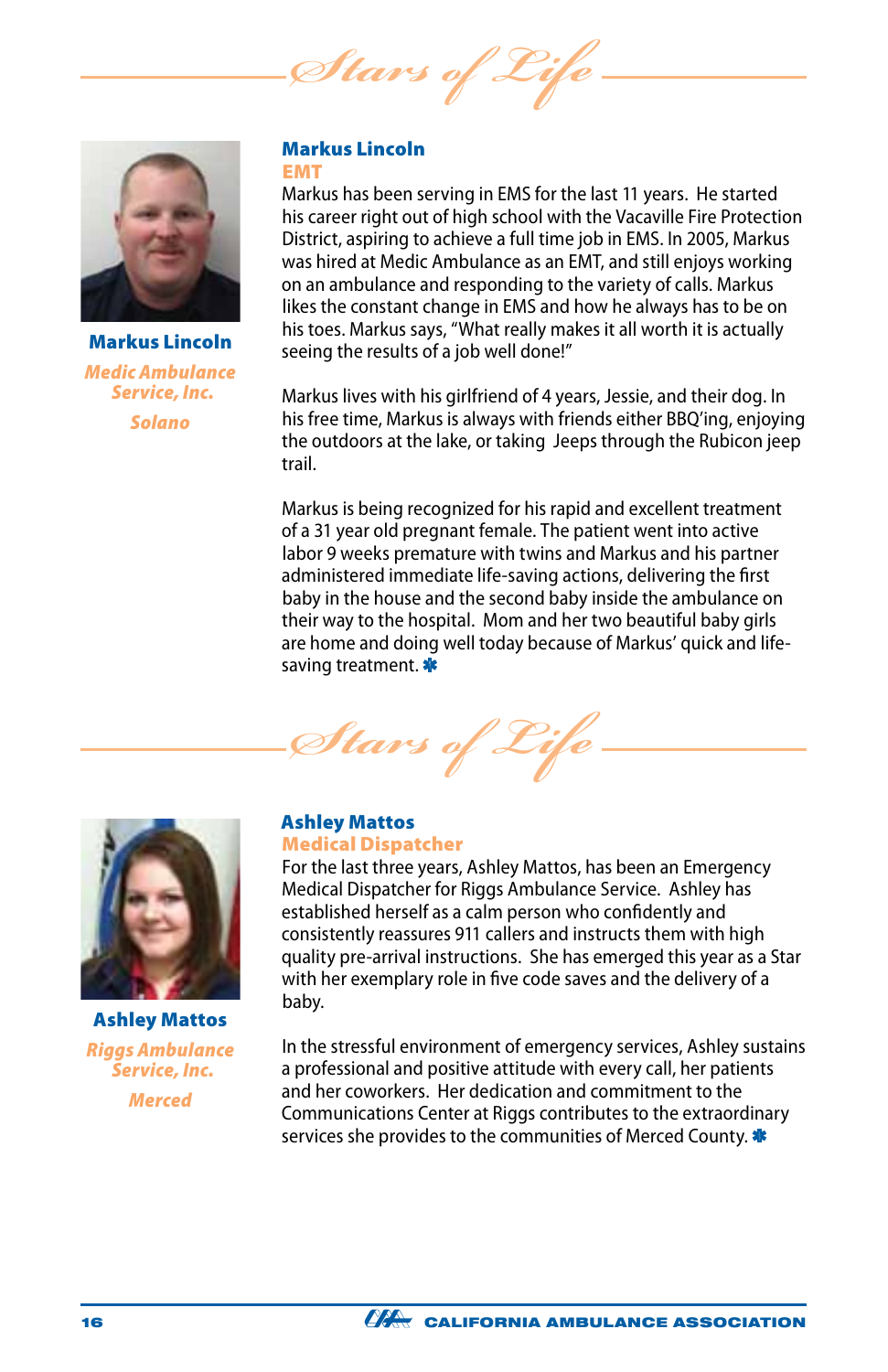*Stars of Life*



### Matthew **McCarthy**

*Medic Ambulance Service, Inc. Solano*

### Matthew McCarthy EMT

Matt McCarthy started working at Medic Ambulance as an EMT in February 2002 after serving 6 years in the Army. EMS has always been a part of Matt's life because both of his parents were in EMS. During his time at Medic Ambulance, Matt has served as an EMT Training Officer and is an active participant in the CQI committee. This is Matt's second Star of Life award. He was honored as Medic's EMT of the Year in 2010. Matt is a leader in the Medic Ambulance community. He is excellent team member and always offers his expertise whenever it is needed. In his off time, Matt enjoys church and spending time with his wife and son. Together, they enjoy traveling (especially to Disneyland). Matt is being honored as Medic Ambulance's 2014 EMT of the Year. Matt has been a model employee at Medic Ambulance, as he has served in many helpful roles throughout the year for us. Matt also was awarded Medic Ambulance's 2014 Travis Grace "Excellence in EMS" Award, and will receive a full tuition scholarship for Paramedic School to Napa Valley College.



Matthew Millwee

*Hall Ambulance Service, Inc. Bakersfield*

### Matthew Millwee EMT

*Stars of Life*

Matt, an Emergency Medical Technician, has been employed at Hall Ambulance since July 2009. Matt and his partner, Rafael Prieto are assigned to the Hall Ambulance station in Frazier Park. While completing their daily station duties, someone from a neighboring business approached them and asked for help, as a customer in a sandwich shop was not breathing. The EMS system was activated, and Matt made his way into the business where he found a man on the floor not breathing after choking on food. Rafael went to the ambulance and grabbed their equipment. The Heimlich Maneuver and manual suction were used to clear the airway. The patient was loaded for transport to a landing zone to meet with the flight crew from Hall Critical Care Transport's Medevac 1. During transport, Rafael assisted with supportive care. Spontaneous respirations had returned by the time the patient was loaded into the helicopter for the trip to Bakersfield. Matt and Rafael were nominated for Stars of Life in recognition of their quick response to this call and their continued outstanding care and exemplary customer service provided to the residents of the mountain community of Frazier Park.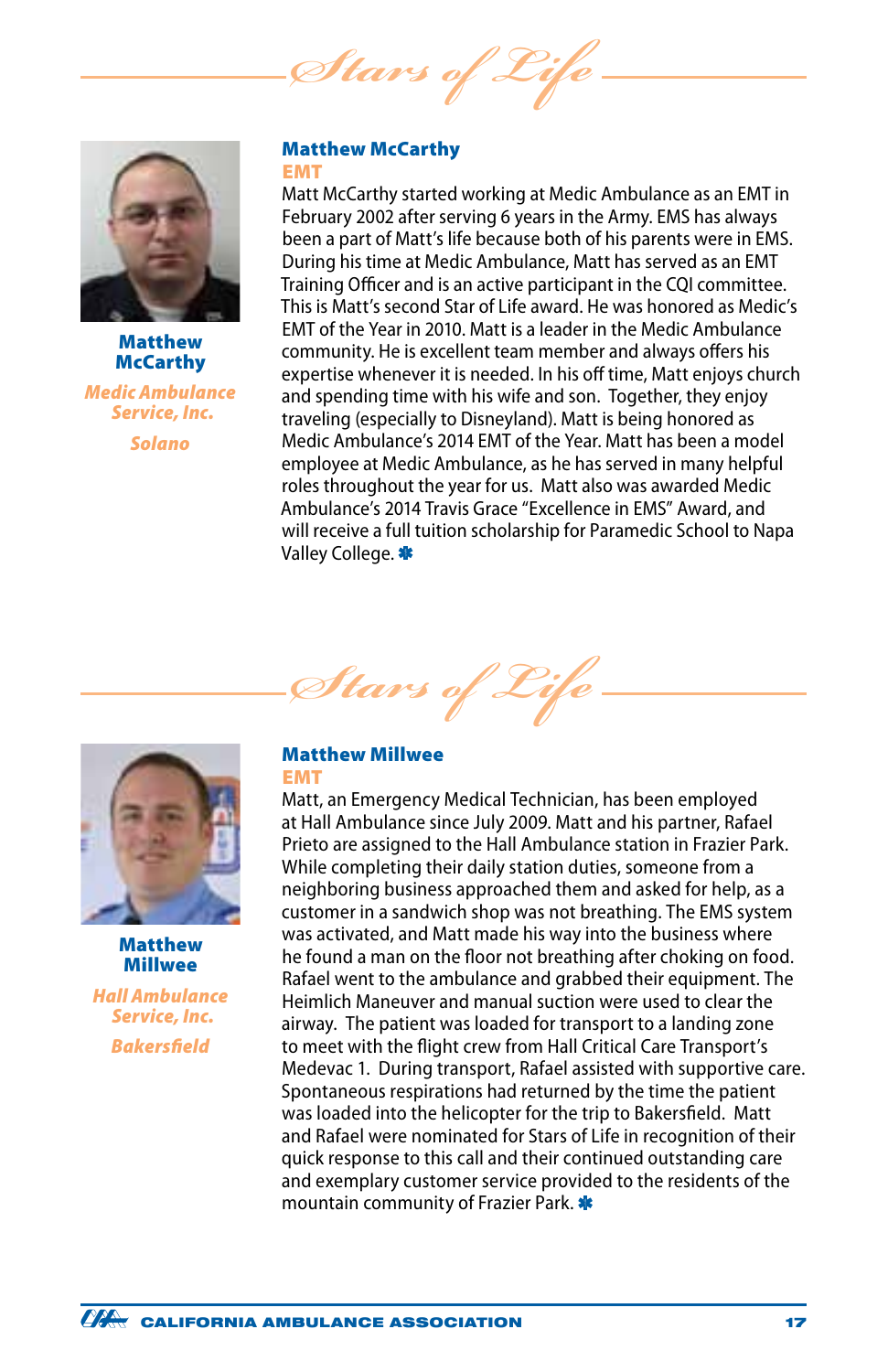Stars of



Adam Minick *American Ambulance Hanford*

#### Adam Minick Paramedic

Adam Minick is Paramedic of the Year for Kings County Operations. Adam began working at American Ambulance as an EMT in April 2007. Adam found American Ambulance to be a great place that treats employees with respect. He continued to pursue his interest in the medical field and completed Paramedic training in April of 2009; he was promoted to Paramedic Supervisor in 2012. Adam is an outstanding employee worthy of the Stars of Life recognition. He is empathetic towards others and takes pride in his ability to treat others with respect. He truly does his utmost to give attention to those in need. He is kind, patient, and willing to take the time to solve a problem the correct way rather than taking shortcuts. Most of all, Adam makes a conscious effort to treat everyone, coworkers and patients, as if they were family. This selfless nature and easygoing personality sets Adam apart from others. Adam's mantra is, "Help me help you." He tells this to his coworkers when they're having an overwhelming day and to patients when he needs clarification. He feels this allows him the opportunity to assist others as well as promotes clear communication which is an important and defining quality. Adam truly embodies a genuine desire to serve the community, a value of American Ambulance and the backbone of Emergency Medical Services.





Richard Murphy *First Responder EMS, Inc. Chico*

### Richard Murphy EMT

In November of 2013 Paramedic Captain Schuenemeyer and EMT Murphy were dispatched to an active shooter situation in Magalia and were advised the scene was not secure and were assigned to the staging area upon arrival. The county deputies informed this crew that the victim had been shot and other sheriff officers were working to isolate the shooter in this heavily wooded area of the town. At this point the Sheriff's Department asked if the ambulance personnel would be willing to be escorted by the armed officers to go into the unsafe scene to initiate patient care. Without hesitation Chip and Richard agreed.

Chip and Richard extricated a 46 year old patient with a gunshot wound to his right upper abdomen, and the left upper thigh. This crew loaded the patient onto the ambulance, dressed the wounds, initiated oxygen and fluid replacement via IV and quickly transported to the waiting helicopter for transport to the nearest level II trauma center. Per the crew of the air ambulance that received the patient, if treatment had been delayed until after the scene was secured, the patient's wounds would have most likely been fatal.

Chip and Richard's willingness to enter an unsecure scene in order to begin treatment of a critically injured patient demonstrated their higher commitment to this great profession and reflects their willingness to sacrifice their safety so that others may survive.  $\ast$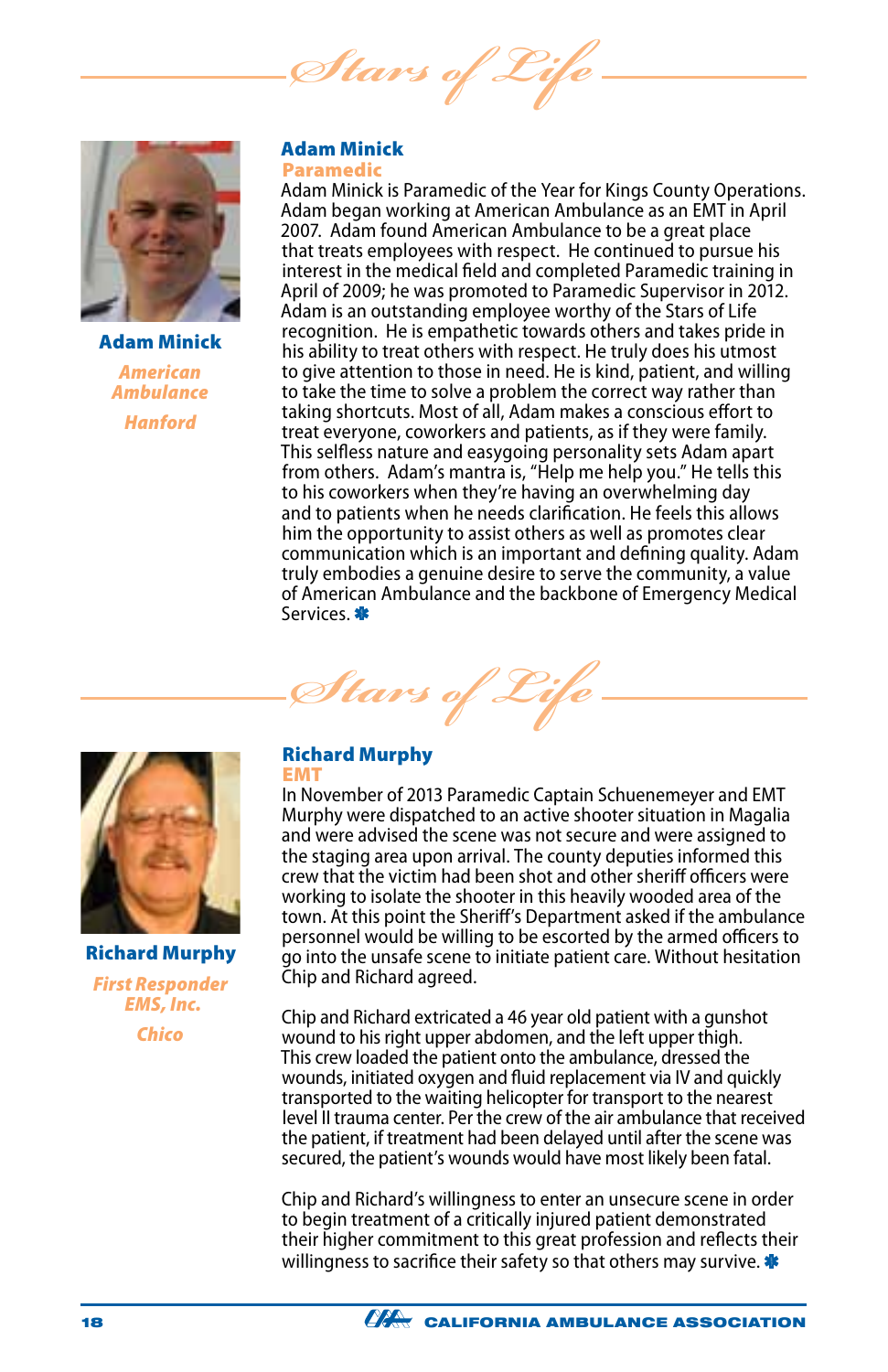Stars of



Jeremy Napier *Mercy Medical Transportation, Inc. Valley Center*

### Jeremy Napier Paramedic

Jeremy has been nominated for the Star of Life award because he is an absolutely outstanding individual that exudes customer service and quality patient care by fearlessly and aggressively treating those in need; potentially changing paramedic protocols, and ultimately improving positive patient care outcomes.

Jeremy came to Mercy Medical Transportation as a brand new and very green EMT. Over the past few years, Jeremy has endured a tremendous amount of training, in both a fire academy and paramedicine, transforming himself into a well-respected and confident paramedic.

Jeremy is cut from the same cloth as his dad, Josef Napier, a Battalion Chief, a Paramedic, and a well-respected Chief Officer in the Fire Service.



Brian Ogilvie *Mercy Medical Transportation, Inc. Long Barn*

### Brian Ogilvie Paramedic

Stars of

Brian Ogilvie started out with Mercy Medical Transportation as an emergency medical technician in 2008 and finished his paramedic program in 2012. Since becoming a paramedic, Brian has shown his ability to lead and coordinate on scene in some of the most challenging conditions in our extremely rural county of Mariposa. Brian constantly strives to gain more knowledge in medicine. His competence and efficiency in treating his patients was recently instrumental in helping to save the life of a 50-year-old cardiac arrest patient. Prior to his arrival, the wife of the patient had started CPR at the instruction of EMD. A Mariposa County Sheriff officer arrived and took over with CPR. Brian and his partner then arrived on scene to work a full code. The patient was resuscitated then coded several times before arriving at the hospital. Upon arrival, the patient was with pulses and blood pressure. He was flown to the central valley for further care and rehab. The patient was able to walk out of rehab and come back to the ambulance quarters to thank the men that helped save his life. He lives today because of early CPR, and an outstanding performance by Paramedic Brian Ogilvie.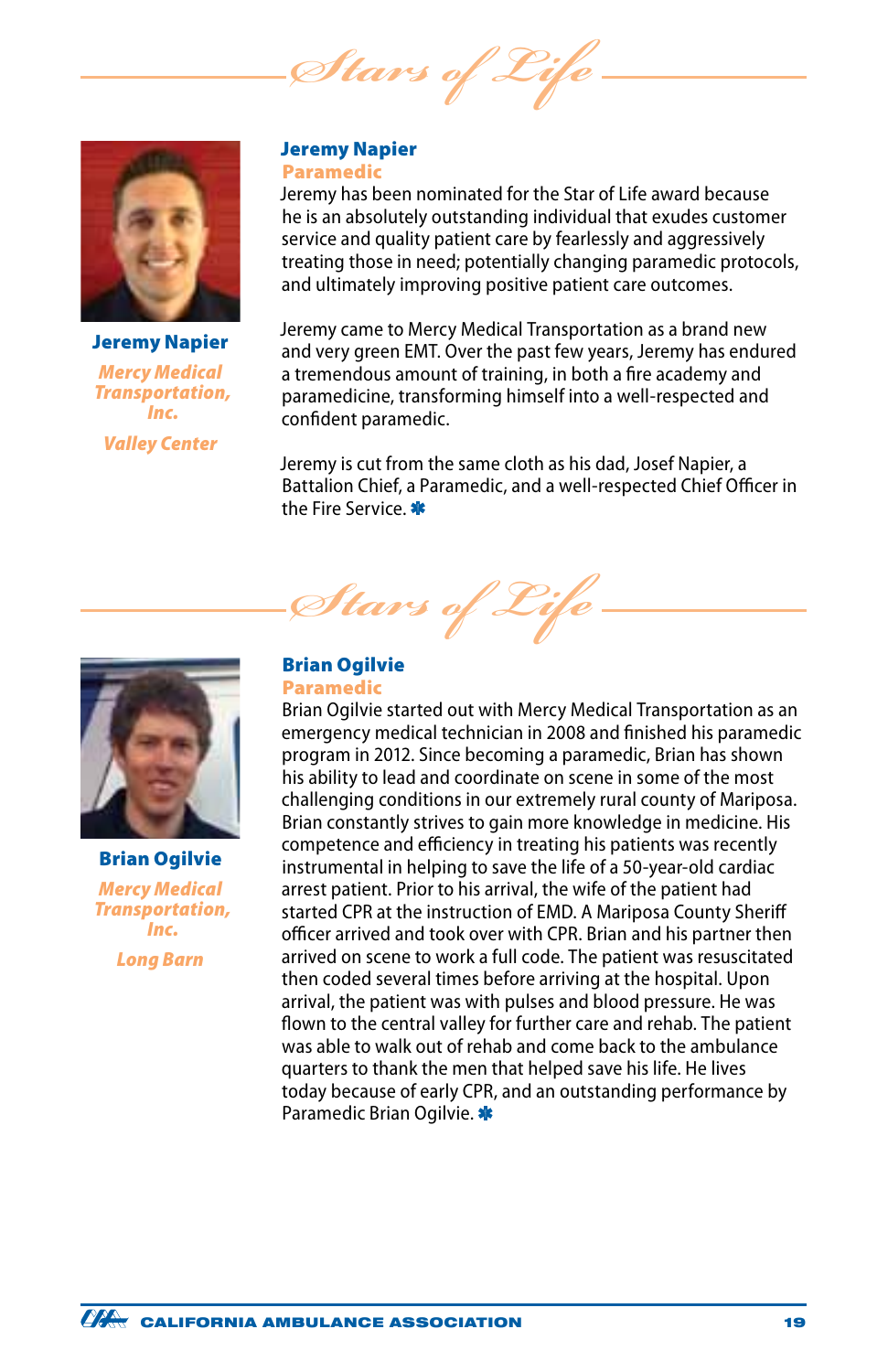*Stars of Life*



Ron Ostrom, M.D. *Hall Ambulance Service, Inc. Bakersfield*

### Ron Ostrom, M.D. Medical Director

Dr. Ron Ostrom serves as the medical director for Hall Ambulance and Hall Critical Care Transport. While his regular duties include advising Mr. Hall and the management staff on various issues and participating in quality assurance activities, he has given his own time to make Hall Ambulance a stronger company. Since coming to Hall Ambulance in 2006, Dr. Ostrom has been actively engaged in daily operations as well as helping direct the future. He participates on the Continuing Quality Improvement committee. He has overseen the creation of many critical care transport protocols and reviews records for proper use of protocols and for proper use of air resources. He is certified as an instructor in Advanced Cardiac Life Support and Pre-hospital Trauma Life Support. He regularly teaches segments in both courses. Dr. Ostrom provides ongoing education on brain injuries to coaches and athletic directors for the Kern High School District, California's largest high school district. He serves as the primary instructor for the District's annual Head Injuries in Students Athletes Symposium, presented in cooperation with Hall Ambulance Service. He has volunteered his time every weekend during the football season to serve as the team doctor for Centennial High School for three years and is now the team doctor for Liberty High School. Dr. Ostrom has continually distinguished himself as an integral part of the Hall Ambulance team and is a credit to himself. Hall Ambulance and EMS. \*



Eric Petersen *Hall Ambulance Service, Inc. Bakersfield*

### Eric Petersen Paramedic

*Stars of Life*

Eric is a paramedic assigned to the Metro Bakersfield 911 system. He came to Hall Ambulance in December of 2012. On January 20, 2014 Eric and his partner, Mike Hilliard, were dispatched to a woman choking. They arrived to find a woman sitting on the ground, cyanotic, choking and unable to speak. Basic life support efforts were made to clear the airway without success. The patient lost consciousness, pulses and spontaneous respirations. Chest compressions were started and an ECG showed pulseless sinus tachycardia. Eric used a laryngoscope to visualize the airway and magill forceps to remove food. They were still unable to ventilate the patient. Eric prepared an endotracheal tube for placement and again visualized the airway. He used the forceps again to remove food that was blocking the airway. The patient immediately started to breathe on her own and spontaneous circulation followed. During transport to the hospital the patient began to regain consciousness. The time of the call to delivery at the emergency department was 24 minutes. Eric and Mike are recognized with a Star of Life for their precise teamwork that led to a saved life.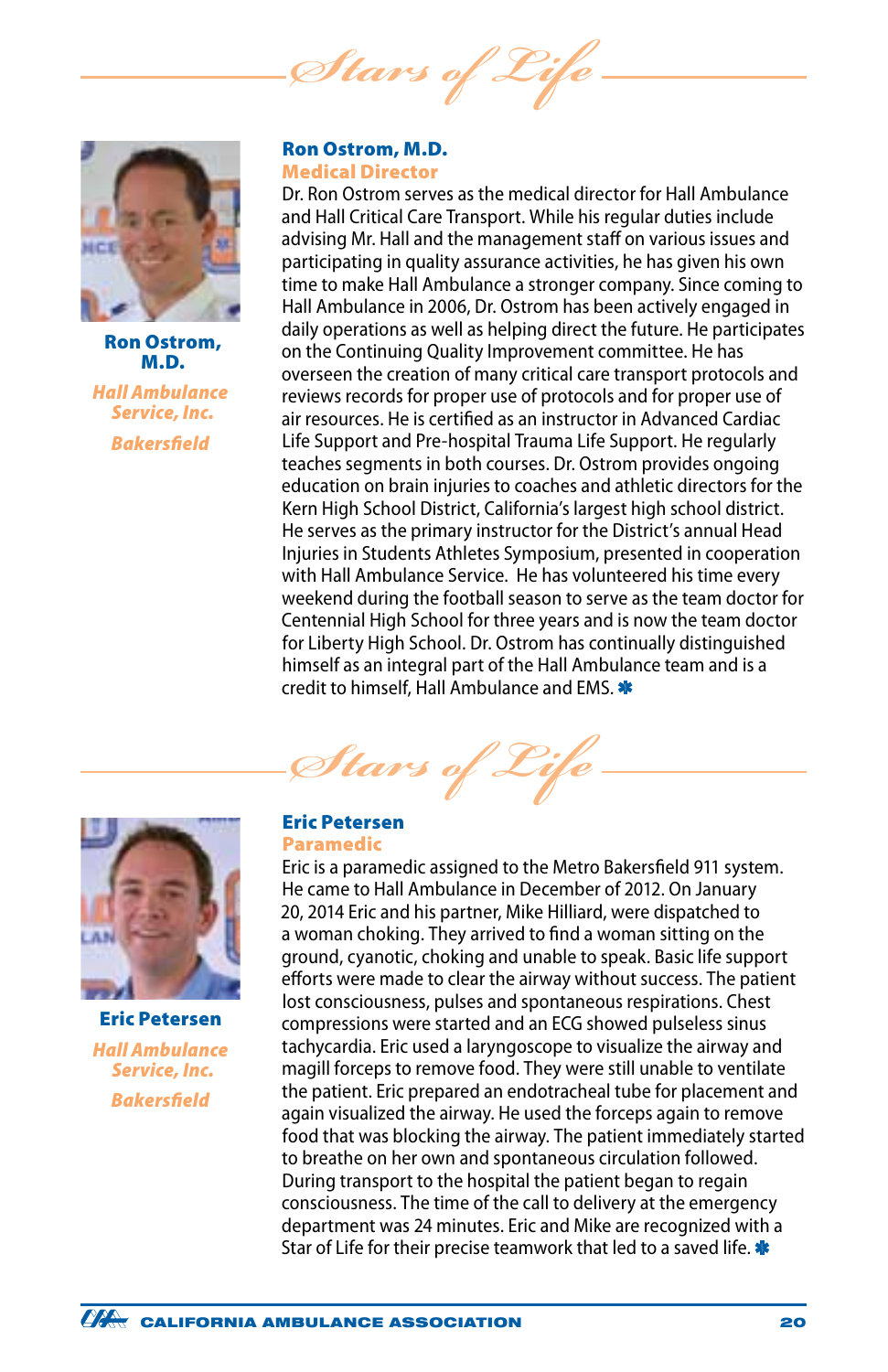*Stars of Life*



Rafael Prieto *Hall Ambulance Service, Inc. Bakersfield*

### Rafael Prieto Paramedic

Rafael, a paramedic, has been employed at Hall Ambulance since 2003. Rafael and his partner, Matt Millwee are assigned to the Hall Ambulance station in Frazier Park, California. While completing their daily station duties, someone from a neighboring business approached them and asked for help, as a customer in a sandwich shop was not breathing. The EMS system was activated, and Matt made his way into the business where he found a man on the floor not breathing after choking on food. Rafael went to the ambulance and grabbed their equipment. The Heimlich Maneuver and manual suction were used to clear the airway. The patient was loaded for transport to a landing zone to meet with the flight crew from Hall Critical Care Transport's Medevac 1. During transport, Rafael assisted with supportive care. Spontaneous respirations had returned by the time the patient was loaded into the helicopter for the trip to Bakersfield. Matt and Rafael were nominated for the California Ambulance Association's Star of Life award in recognition of their quick response to this call and their continued outstanding care and exemplary customer service provided to the residents of the mountain community of Frazier Park. \*



Brad Quintana *Hall Ambulance Service, Inc. Bakersfield*

### Brad Quintana Paramedic

*Stars* 

Brad is a paramedic and has been employed by Hall Ambulance since January 2011. He is assigned to the Hall Ambulance station in Tehachapi, California. On the evening of August 15, 2013, Brian and his partner were dispatched to a restaurant in Tehachapi for a man not breathing. They arrived to find an unresponsive male on the floor with CPR started by a family member. A BLS airway was secured, defibrillations were delivered, an IO established and advanced life support medications administered. By the time the crew arrived at the hospital, the patient had regained pulses. The patient was later transferred to a cardiac unit in Bakersfield and a few days later discharged home to family. Brad was nominated for the Star of Life award for his continued efforts to provide outstanding advanced life support care to the residents of Kern County.

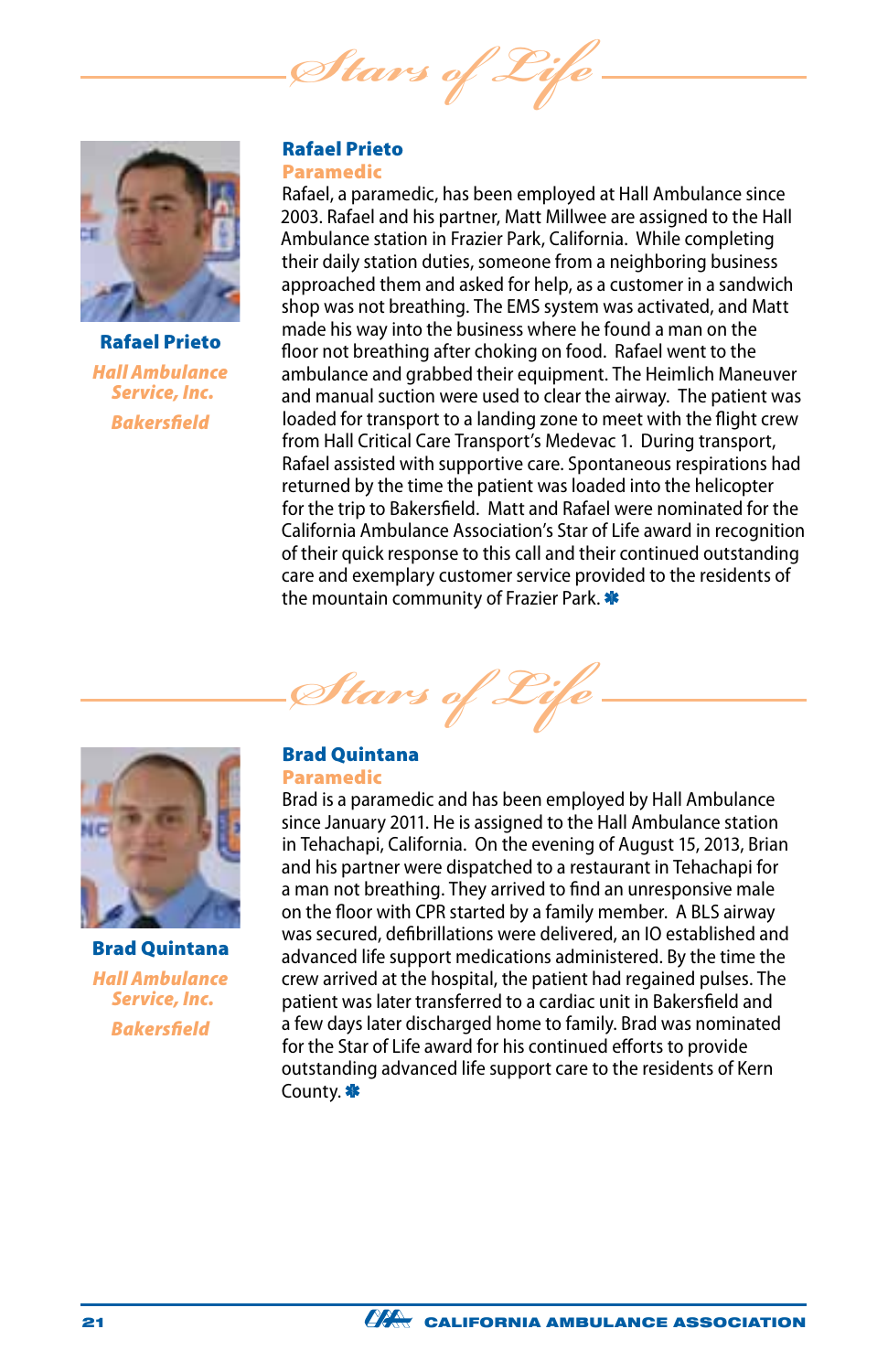*Stars of Life*



John Sagun *Medic Ambulance Service, Inc. Solano*

### John Sagun EMT

As a kid, John always admired police, fire, and EMS personnel. Shortly after graduating college in 2010, John decided to pursue a career in EMS and enrolled in EMT school. Upon graduation, he immediately began working for a non-emergency transport ambulance company in Alameda County, where he worked for about a year. Born and raised in Benicia, John had always wanted to work in Solano County.

In 2011 he applied to Medic Ambulance and was hired. Ever since, John says "I have enjoyed every day I get to come to work and serve the community I call home." John is being honored for his rapid and excellent care of a 1 year old drowning victim in Vallejo. John and his team delivered CPR, IV cardiac medications and rapid care to the 1 year old. Due to their heroic care the 1 year old is alive and well and will enjoy a happy and healthy life.  $*$ 



Adalberto Salazar

*Hall Ambulance Service, Inc. Bakersfield*

Adalberto Salazar Paramedic

*Stars of Life*

Paramedic Adalberto Salazar started his career at Hall Ambulance in December 2012. He is currently assigned to the Lamont station.

On November 22, 2013, Adalberto and his partner responded to a residence in Lamont for a woman in labor. They arrived just in time for Adalberto to assist mom in delivering her baby. The crew then loaded mom and baby and transported to the hospital in Bakersfield.

As they cleared the hospital and started the 30-minute trip back to Lamont, they were dispatched to another residence for a woman in labor. The crew again assisted another mom with delivering her baby. Mom and baby were loaded and transported to the hospital. Adalberto was nominated for the Star of Life award in recognition of his efforts to help bring two new lives into the world.  $*$ 

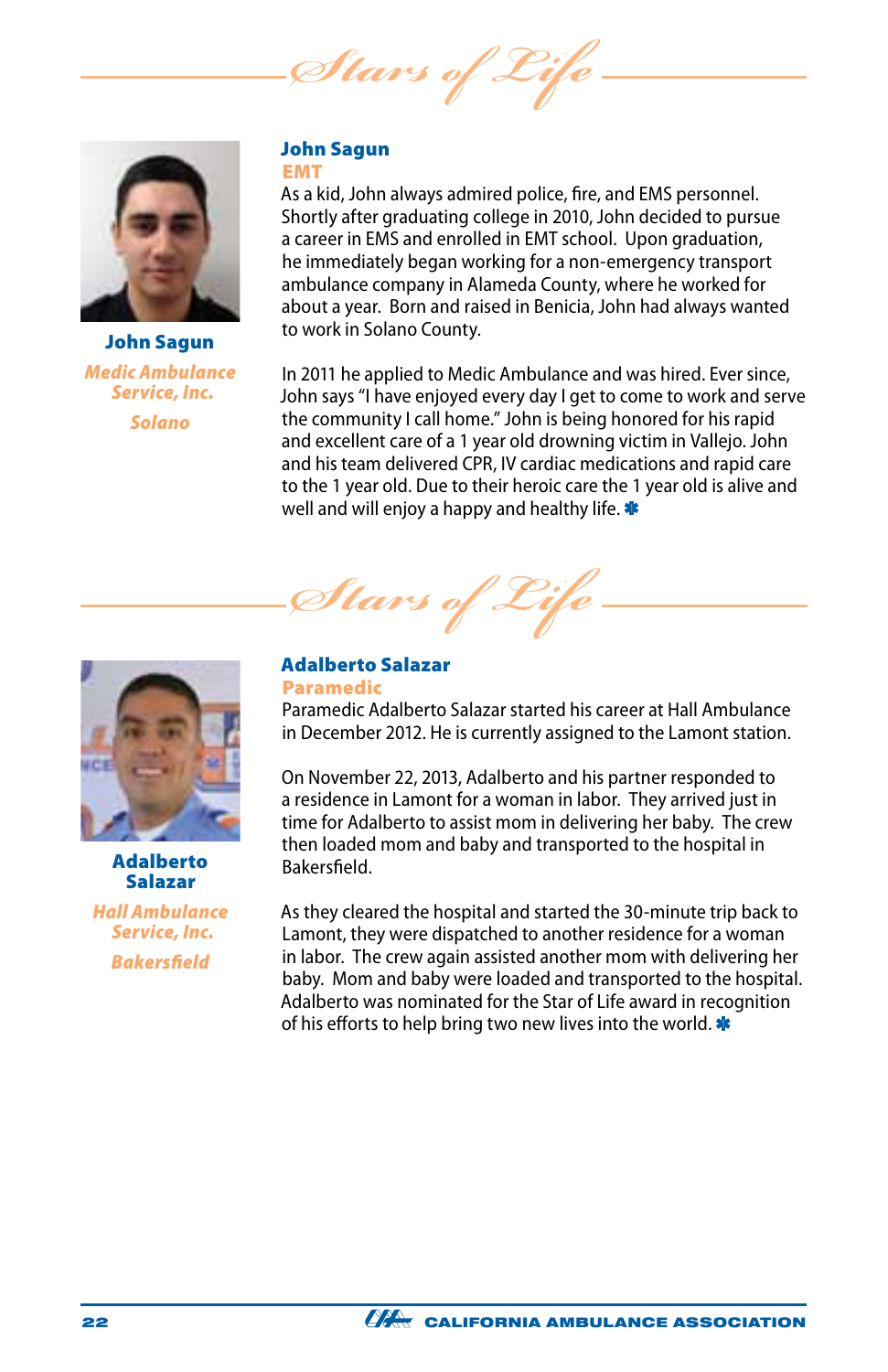*Stars of* 



### Joan Santelices

*King-American Ambulance Service San Francisco*

#### Joan Santelices Team Leader

On March 21, 2005, Joan Santelices was hired to the not-soglorious position in the back office as a billing assistant. As she began to learn the complex billing system, she quickly advanced herself. Joan's ability to learn quickly, her dedication to the job, the accuracy of her work and her polite phone manner while discussing billings with patients was quickly recognized by her supervisor. These traits soon earned her two "employee-of-the-month" awards and she was quickly promoted to Team Leader. We want to clone her!

Long term, Joan wants to become an accountant. Her vast knowledge of the Rescue Net billing system and the knowledge of how King-American Ambulance Service operates, makes her an asset to the company and a valued employee. Recently, Joan returned to college to earn her accounting degree. We are sure that she will excel in this endeavor. During her spare time, Joan enjoys spending quality time with family and friends which include movies, shopping, parties, and watching the San Francisco Giants and Forty-niners.

Chip Schuenemeyer

*First Responder EMS, Inc.*

*Chico*

### Chip Schuenemeyer Paramedic Captain

*Stars of Life*

In November of 2013 Paramedic Captain Schuenemeyer and EMT Murphy were dispatched to an active shooter situation in Magalia and were advised the scene was not secure and were assigned to the staging area upon arrival. The county deputies informed this crew that the victim had been shot and other sheriff officers were working to isolate the shooter in this heavily wooded area of the town. At this point the Sheriff's Department asked if the ambulance personnel would be willing to be escorted by the armed officers to go into the unsafe scene to initiate patient care. Without hesitation Chip and Richard agreed.

Chip and Richard extricated a 46 year old patient with a gunshot wound to his right upper abdomen, and the left upper thigh. This crew loaded the patient onto the ambulance, dressed the wounds, initiated oxygen and fluid replacement via IV and quickly transported to the waiting helicopter for transport to the nearest level II trauma center. Per the crew of the air ambulance that received the patient, if treatment had been delayed until after the scene was secured, the patient's wounds would have most likely been fatal.

Chip and Richard's willingness to enter an unsecure scene in order to begin treatment of a critically injured patient demonstrated their higher commitment to this great profession and reflects their willingness to sacrifice their safety so that others may survive. \*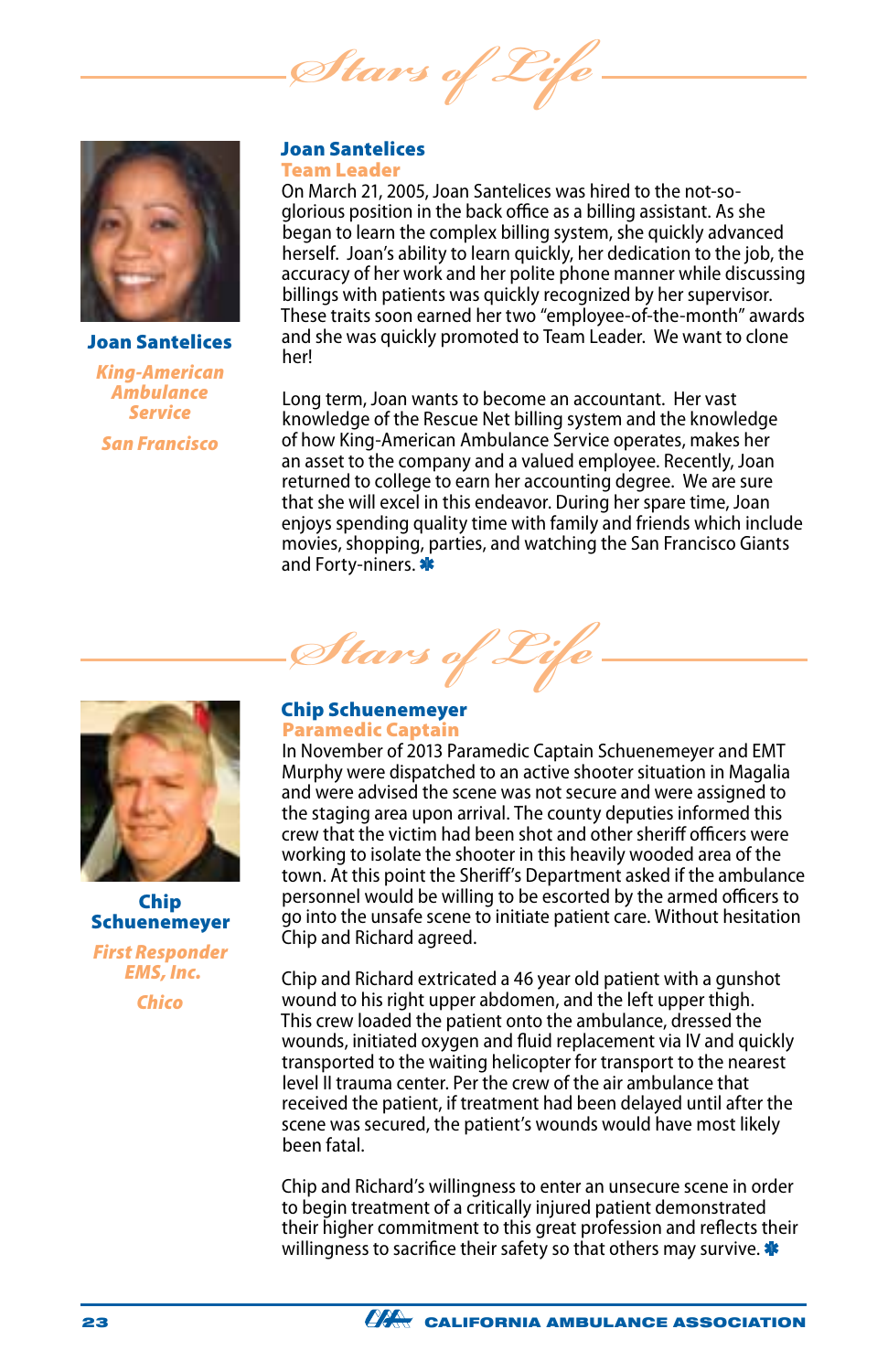Stars of



Wayne Scoles *Medic Ambulance Service, Inc. Solano*

### Wayne Scoles EMT

Wayne Scoles grew up in Laguna Beach and moved to Grass Valley when he was 13. Wayne started volunteering for the Ophir Hill Fire Department and soon was hired as a seasonal firefighter. After 2 years, he applied at Medic Ambulance, Sacramento and was hired in 2003. He was very interested in working in EMS, and was curious if this would be a good career path for him. After about a year, he was hooked on EMS. He transferred to the Solano Division in 2004, and is still working there today. Wayne states, "I have enjoyed working at Medic Ambulance and am proud and grateful of the people I work with." Wayne is being honored for his excellent care of a 1 year old drowning victim in Vallejo. Wayne and his team delivered CPR, IV cardiac medications and rapid care to the 1 year old. Due to their heroic care, the 1 year old is alive and well and will enjoy a happy and healthy life. Wayne currently resides in Vacaville with his wife Jamie, 3 year old daughter Ashley, and 10 month old son Tyler. He enjoys many outdoor activies and spending time with family. \*



Casey Vanier *Medic Ambulance Service, Inc. Solano*

### Casey Vanier Paramedic

Stars of 2

As a young kid, Casey remembers riding in the backseat of his mom's car and seeing ambulances and fire trucks with firefighters. He would imagine where they were heading, what kind of danger and chaos may be waiting for them, and how they might help. Casey had a friend in EMS and after hearing stories for years, he decided this could be a good fit. He went through EMT and then Paramedic school. Casey has now been in this profession for almost nine years. Casey says, " I am truly grateful to be happy and healthy enough to help people when they need it the most. I am thankful for great co-workers, friends and family who have helped make my life what it is today." Casey is being honored for his care of 56 year old male who went into sudden cardiac arrest. What makes this call special is that their patient was a treating physician at the local medical clinic. The patient became unresponsive, lost pulses and went into a lethal cardiac rhythm. Casey and his partner rendered immediate aid with CPR, defibrillation, and IV therapy and medications. The patient was defibrillated three times en route to the hospital and was found to be having a major cardiac event. In the ambulance the patient regained his pulses and upon his arrival at the hospital went for immediate cardiac surgery. Because of Casey's rapid and excellent care this physician is home and well and will soon be back treating patients.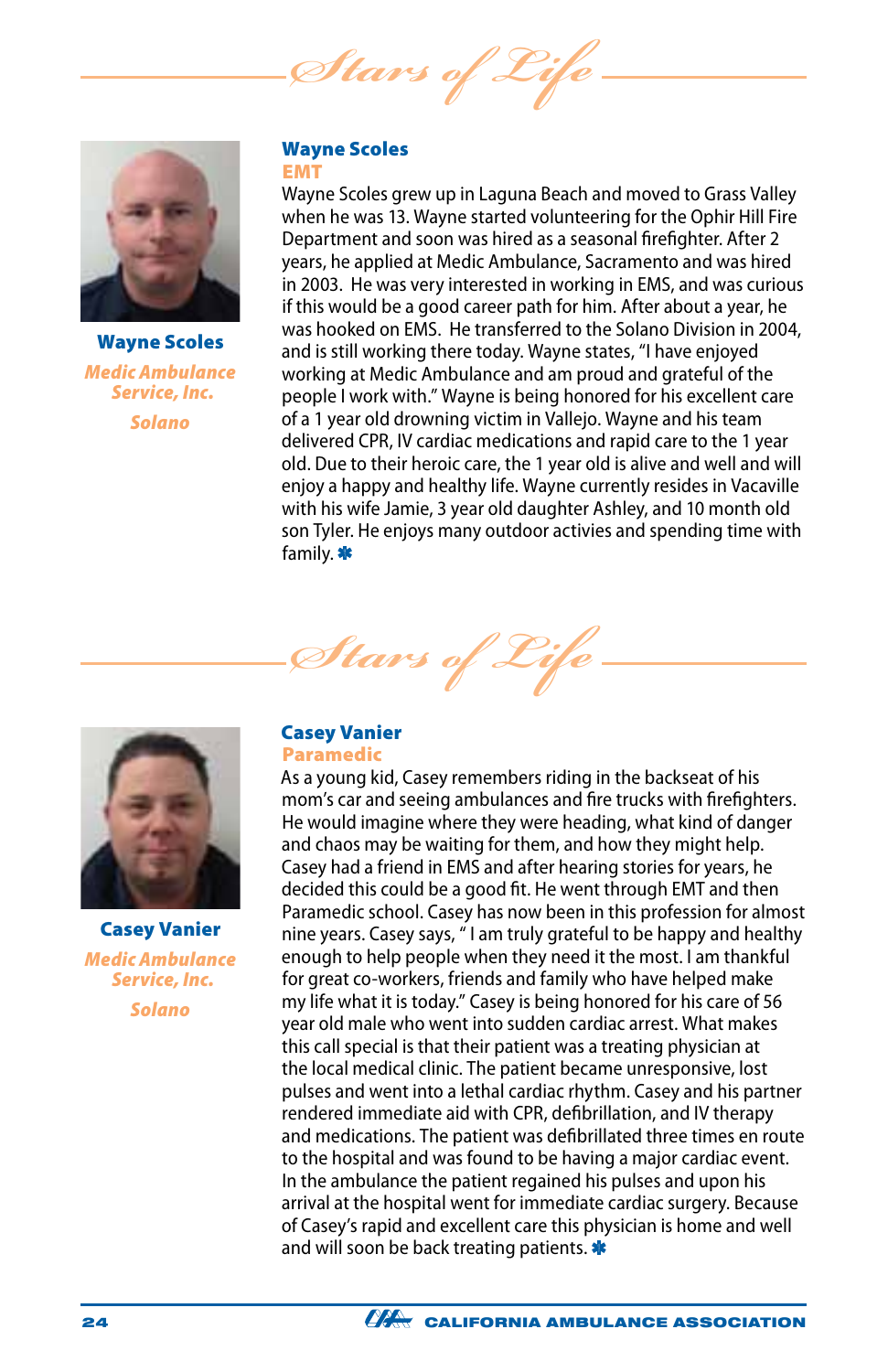Stars of



Candace Walker *Medic Ambulance Service, Inc. Solano*

### Candace Walker EMT

Candace Walker is a native Californian and resides in Dixon. In 2008, Candace began her EMS career and has served in the 911 systems of both Solano and Contra Costa counties. She owes her interest in EMS to her father who served as a Fire Captain. Her background in ministry and focus on community outreach has lead her to a number volunteer opportunities including medical missionary work in Panama and Trinidad. She is currently a full time student and plans on getting her degree this year to become a Physician's Assistant. When Candace isn't in the back of the ambulance she enjoys camping, 49ers football, traveling and staying active. Candace and her partner are being recognized for their rapid care of a 31 year old male who went into cardiac arrest while playing golf. Candace and her partner arrived on scene as BLS first responders, immediately started CPR, applied the AED and delivered early defibrillation. The patient regained pulses, and Candace and her partner maintained care until the responding ALS ambulance and engine arrived. Their excellent care led to this patient's positive outcome.



Scott has been serving in EMS for over 25 years. Scott was born and raised in Napa and currently resides in Fairfield. Scott has had many roles throughout his career in EMS, including serving as a Paramedic Preceptor and EMT School Instructor for the College of Marin. Prior to teaching at the College of Marin, he taught EMT school at Napa Community College. Scott has been with Medic Ambulance for 17 years. In 2011, he was selected for the third time, as Medic Ambulance's Paramedic of the Year. Scott recently graduated from Sonoma State University with his Bachelors of Science in Nursing and is a certified RN. Scott has been selected as one of 6 Solano County paramedics to be part of the Community Paramedic Pilot Program in Solano County. Scott is a valuable asset to Medic Ambulance and the citizens and visitors of Solano County. Scott is being recognized for his rapid and excellent treatment of a 31 year old pregnant female. The patient went into active labor 9 weeks premature with twins. Scott and his partner administered immediate life-saving actions, delivering the first baby in the house and the second baby in the back of the ambulance on the way to the hospital. Mom and her two beautiful baby girls are home and doing well because of Scott's quick and life-saving treatment.



Scott Wood *Medic Ambulance Service, Inc. Solano*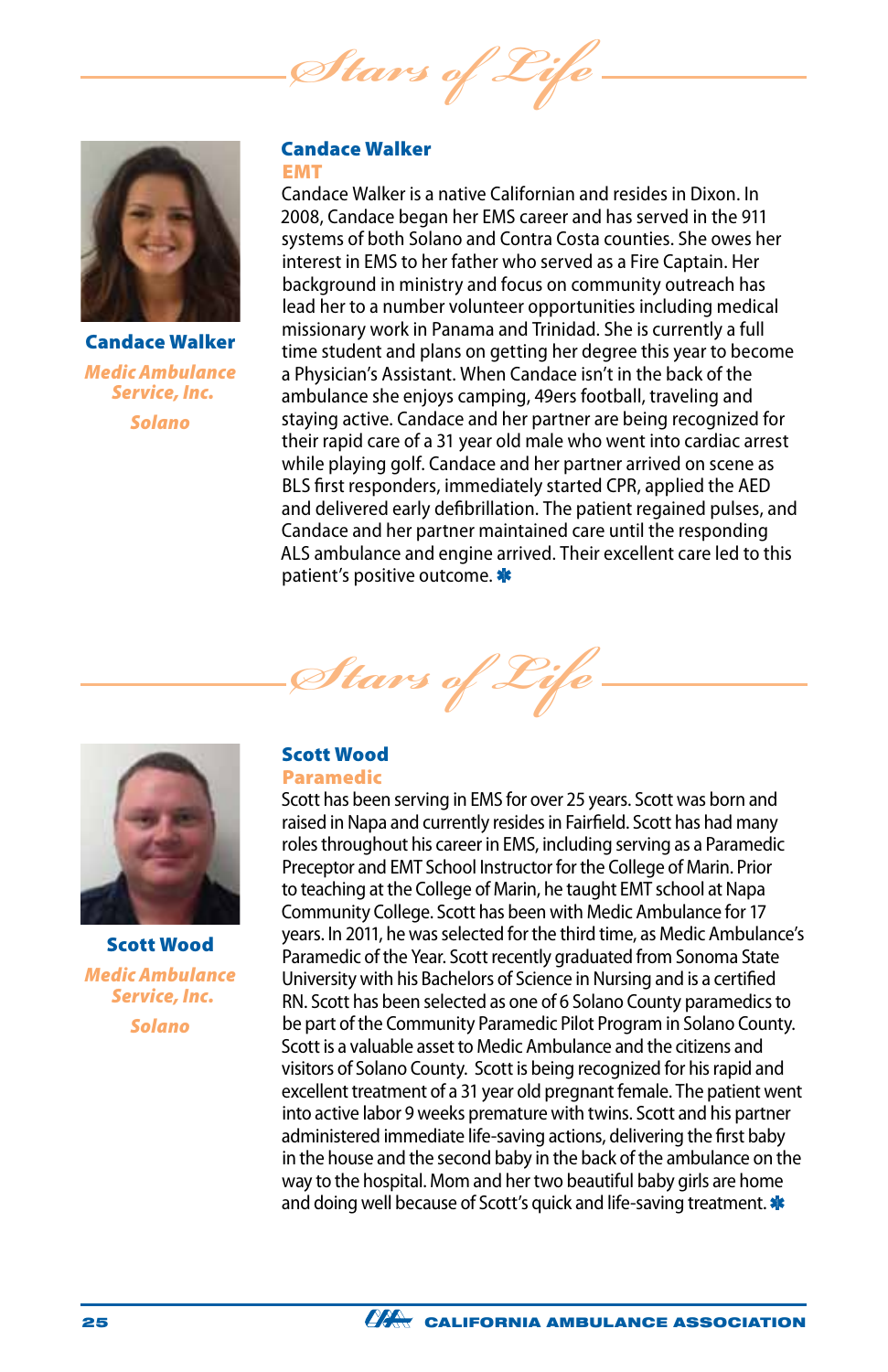*Stars of Life*



Askan Yavari *McCormick Ambulance Rolling Hills Estates*

### Askan Yavari EMT

In 2013, Askan Yavari and his partner were dispatched to a preschool for a 4 year old with chest pain. They were first on scene and found faculty performing CPR on the boy in the parking lot. They interrupted the CPR, checked pulses and confirmed the child was apneic and pulseless. They took over CPR and applied the AED to the child. The AED advised to shock the patient. They administered the shock and achieved a return of spontaneous circulation. They confirmed pulses and continued to assist with ventilation until the fire department paramedics arrived. After giving a brief rundown, they went with a Sheriff escort to Torrance Memorial where the hospital took over care of the child. The child was transferred to Children's Hospital Los Angeles and the physician informed McCormick Ambulance that without the efforts of Askan and his partner, he surely would not have survived the arrhythmia.

Askan was born and raised in Torrance. He became interested in the fire service in 8th grade when he joined the Fire Explore program. In 2008, he attended the fire academy and received the Silver Nozzle award. He attended the El Camino EMT program and at the age of 18, he began his career with McCormick. He is now working out of Station 7. This year, he started a paramedic program. He is an outstanding employee and has received personal cards from patient's families thanking him for his professionalism and outstanding beside manner. **\***